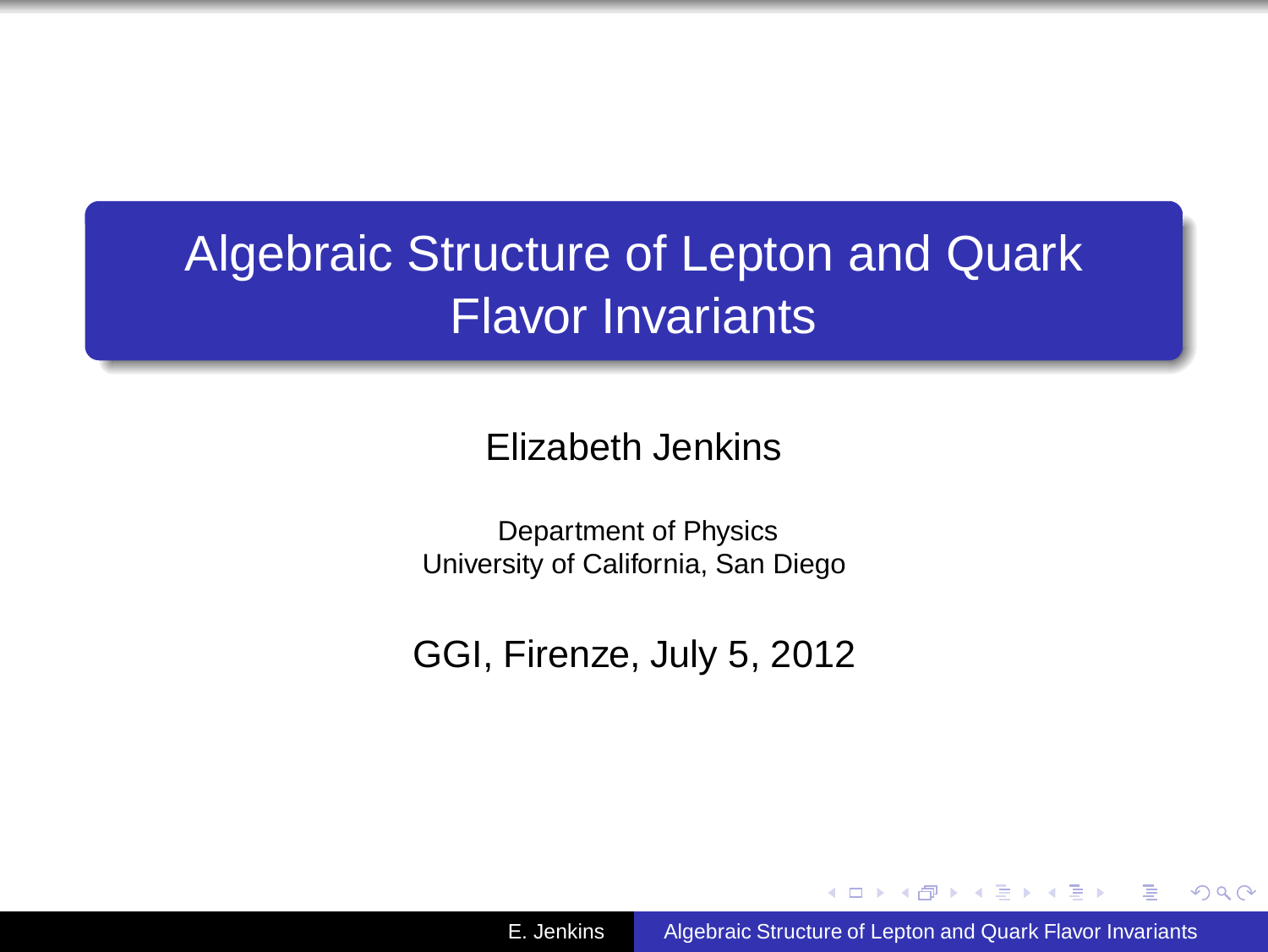## **Introduction**

- Observation of neutrino oscillations ⇒ neutrino flavor eigenstates  $\nu_e$ ,  $\nu_\mu$ ,  $\nu_\tau$  are not mass eigenstates  $\nu_1$ ,  $\nu_2$ ,  $\nu_3$ . Constitutes first evidence for new physics beyond the Standard Model.
- Leading theory for massive light neutrinos is non-renormalizable theory =  $SM + d = 5$  Weinberg operator  $+ \dots$  in which weak-doublet neutrinos acquire Majorana masses upon EWSB from unique  $d = 5$  operator which respects gauge symmetry. This theory is the low-energy EFT obtained from the renormalizable seesaw theory by integrating out the gauge-singlet neutrinos with Majorana masses  $M \gg M_W, M_Z, m_t, m_H!$
- Flavor structure of these theories is of interest. Useful to discuss flavor structure in terms of flavor invariants, which are basis independent.

K ロ ▶ K @ ▶ K 할 ▶ K 할 ▶ 『 할 │ ◆ 9 Q @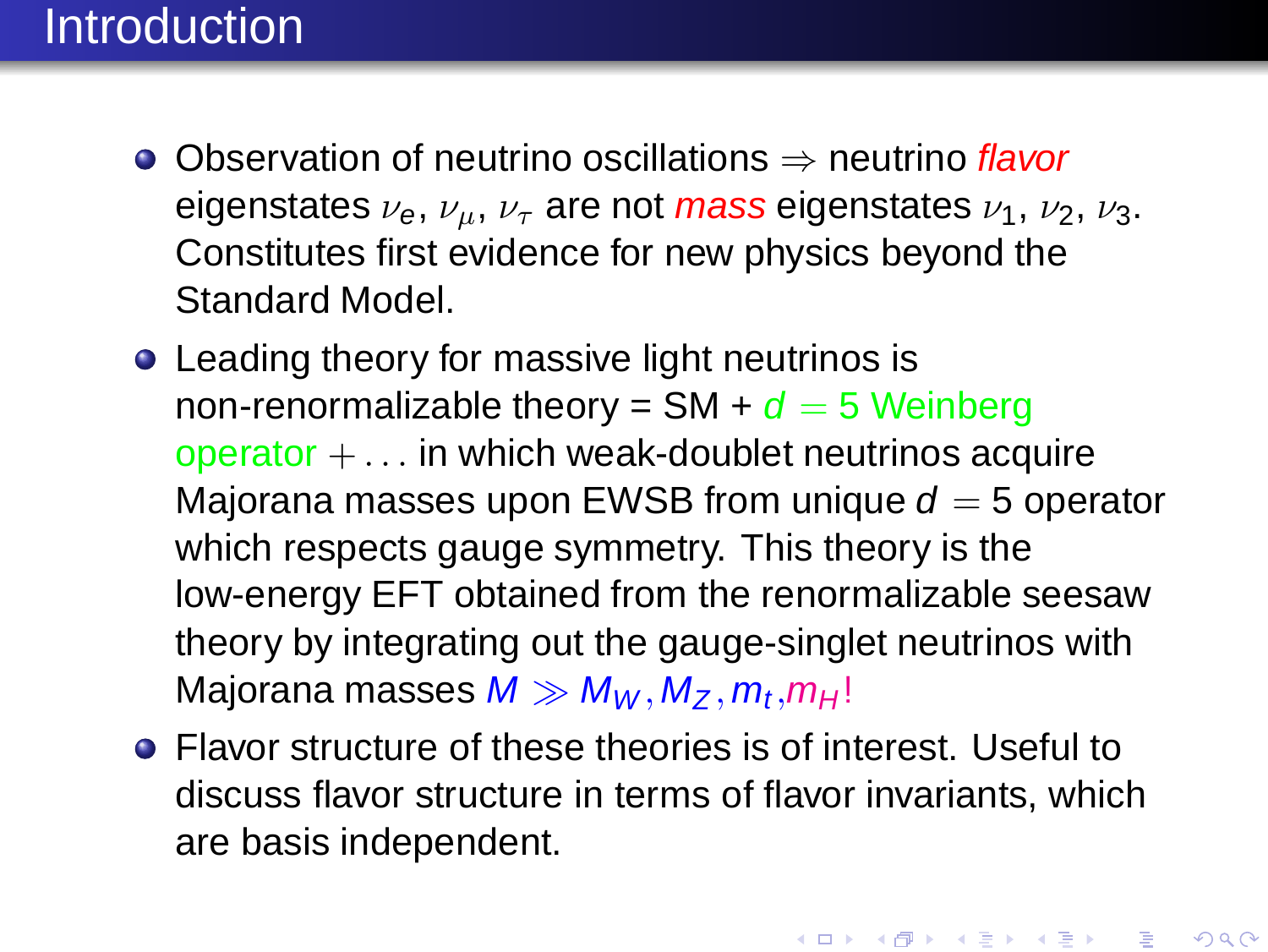There is extensive literature on flavor invariants, both quark invariants Jarlskog, Greenberg, Kusenko & Shrock,· · · and lepton invariants Branco & Rebelo, Branco, Rebelo & Silva-Marcos, Kusenko & Shrock, Dreiner, Kim, Lebedev & Thormeier, · · ·

It is interesting to address the classification of flavor invariants using invariant theory. Mathematics of invariant theory describes the algebraic structure of invariants. The number of invariants of a given degree in the flavor-symmetry breaking mass matrices is encoded in Hilbert series. Flavor invariants with usual operations of addition and multiplication form a ring, which is finitely generated. It is interesting to determine the generators of the ring and the non-trivial relations (syzygies) among invariants.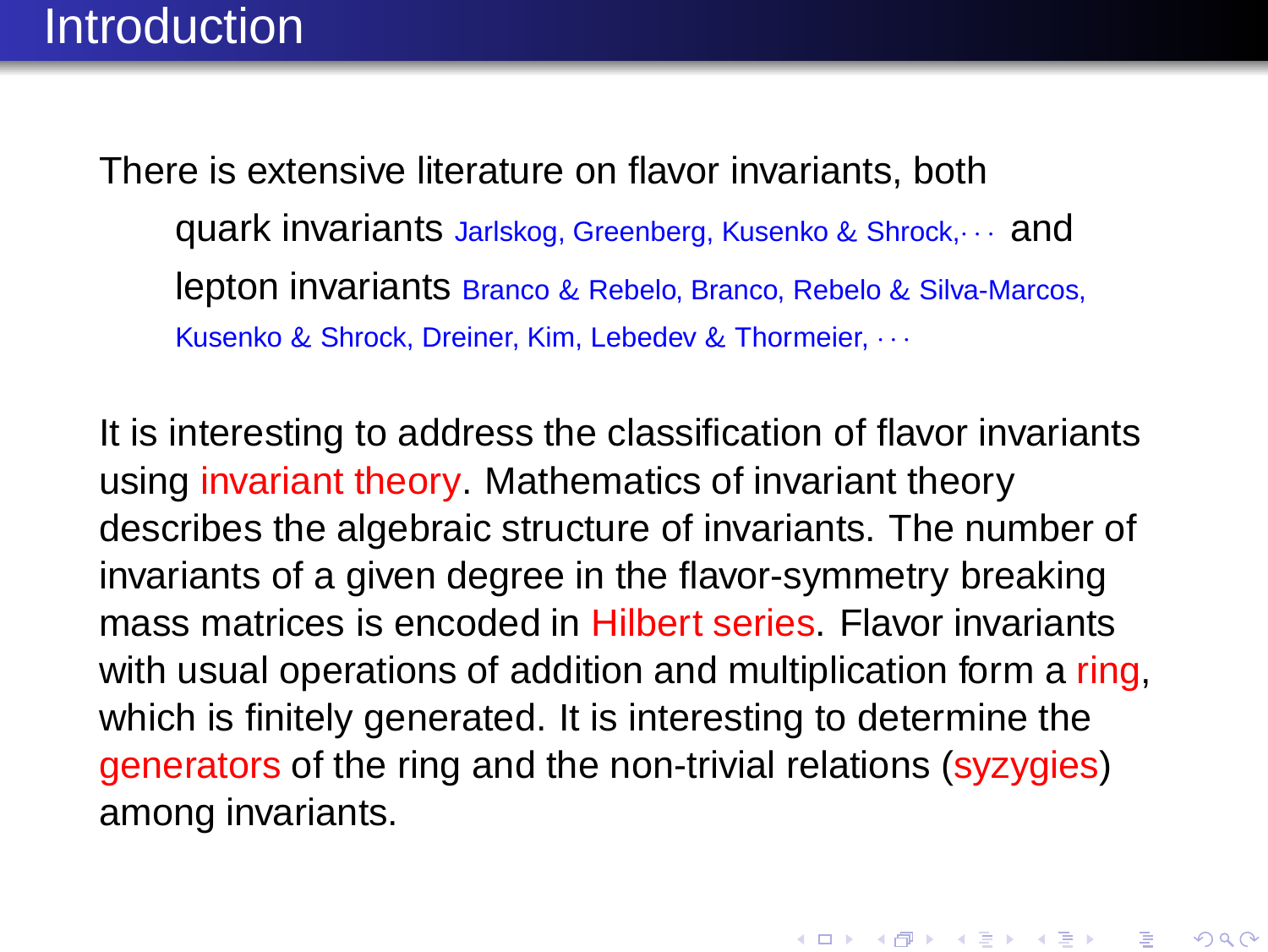This talk is based on the references

- E. E. Jenkins and A. V. Manohar, "Algebraic Structure of Lepton and Quark Flavor Invariants and CP Violation," JHEP10 (2009) 094.
- A. Hanany, E. E. Jenkins, A. V. Manohar and G. Torri, "Hilbert Series for Flavor Invariants of the Standard Model," JHEP03 (2011) 096.
- E. Jenkins and A. V. Manohar, "Rephasing Invariants of Quark and Lepton Mixing Matrices," Nucl. Phys. B792 (2008) 187.

K ロ K K @ K (K 플 K (플 K ) 를 .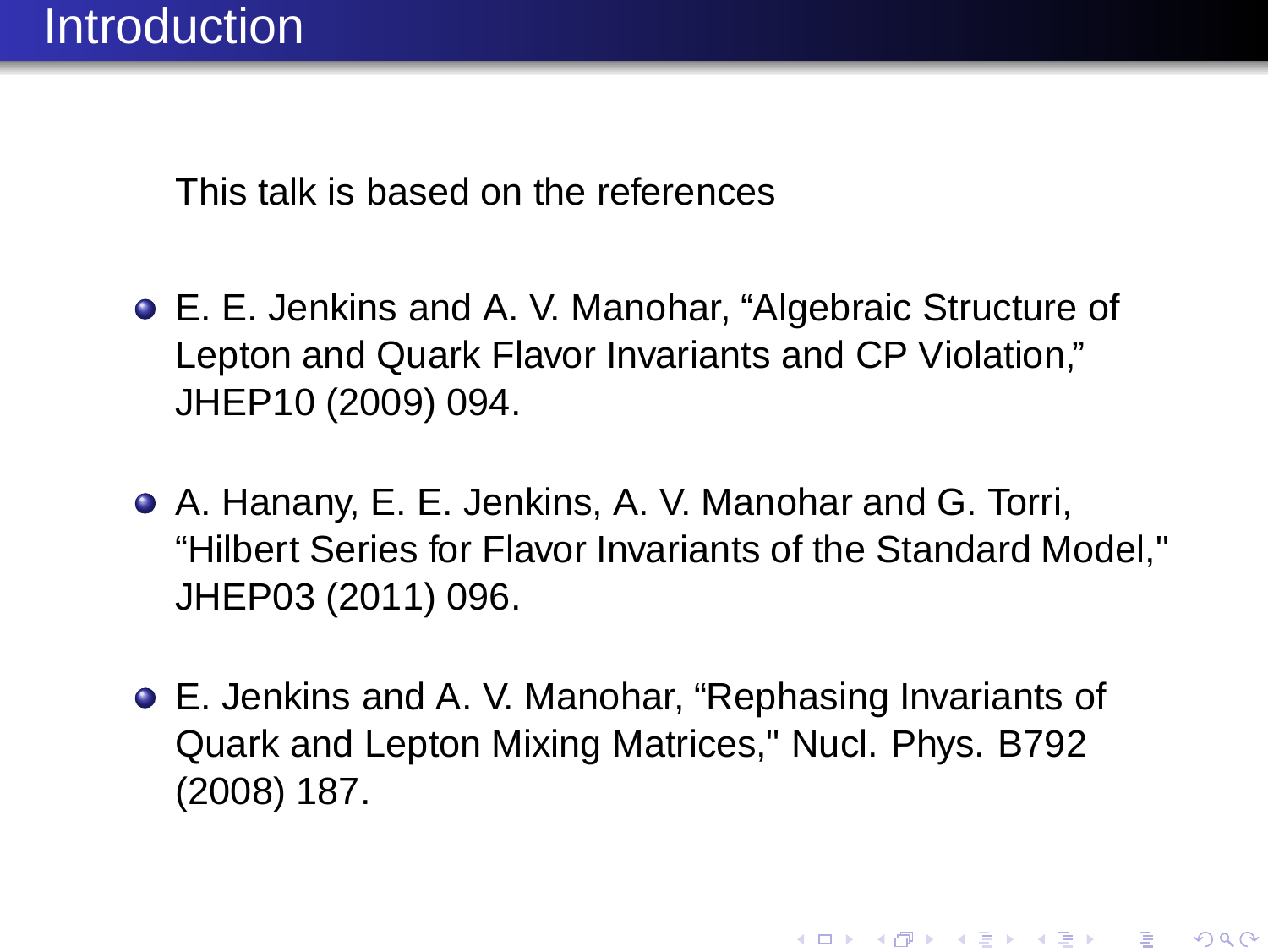## Lepton and Quark Flavor Invariants

- Flavor structure of our leading theories (SM +  $d = 5$ ) operator, seesaw) is encoded by flavor invariants constructed from the quark and lepton mass matrices.
- **•** There are a finite number of basic invariants, and a general invariant can be written as a polynomial in the basic invariants.
- Number of basic invariant generators is equal to number of independent physical parameters: quark and lepton masses, mixing angles and phases
- The basic invariants and all non-trivial relations (syzygies) between these invariants determines the flavor structure of a given theory.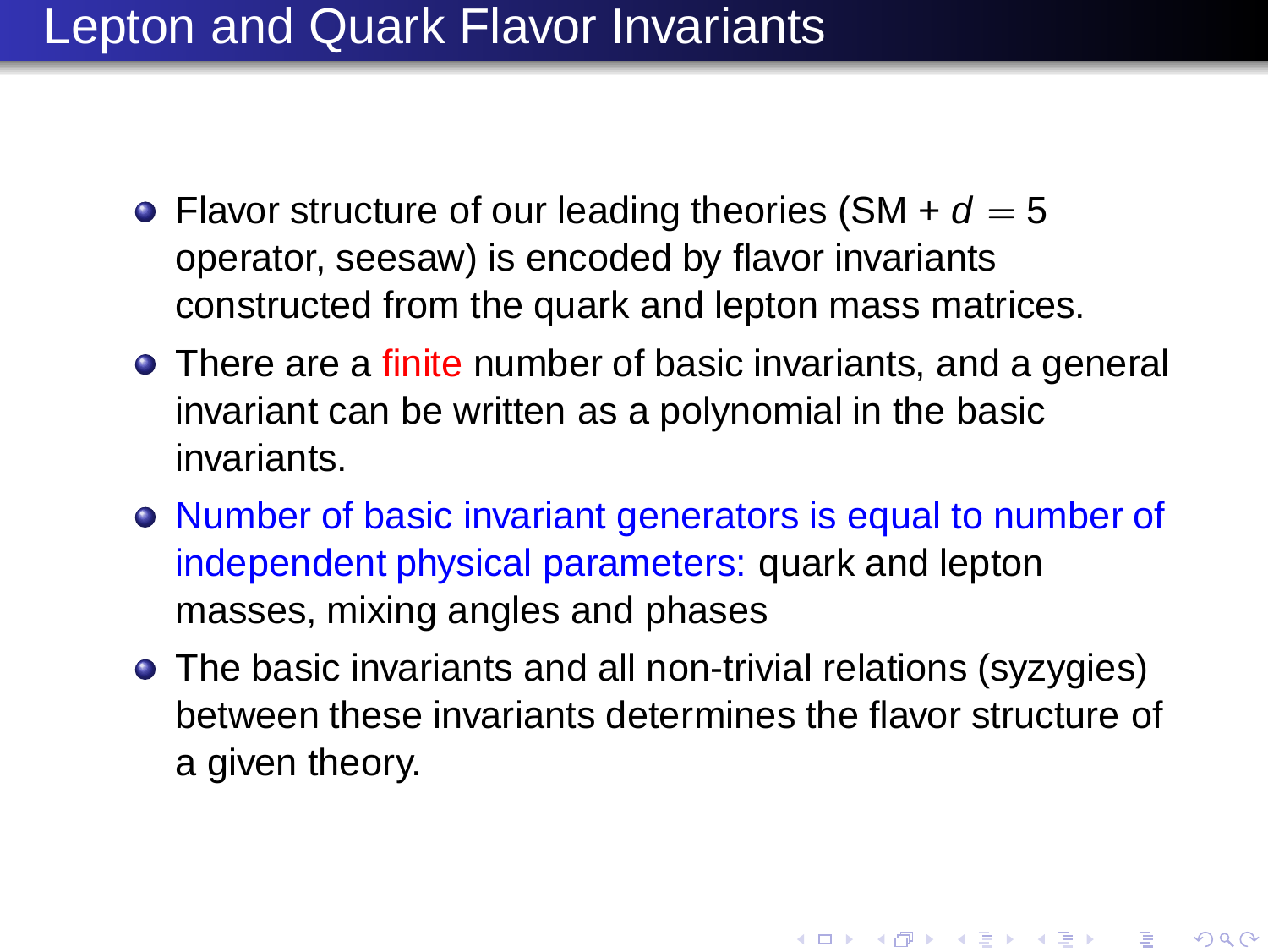Before addressing the physical problem of interest, it is useful to consider some simple examples which illustrate the mathematics of invariant theory in a very simple context.

K ロ K K @ K K B K K B K ( B K )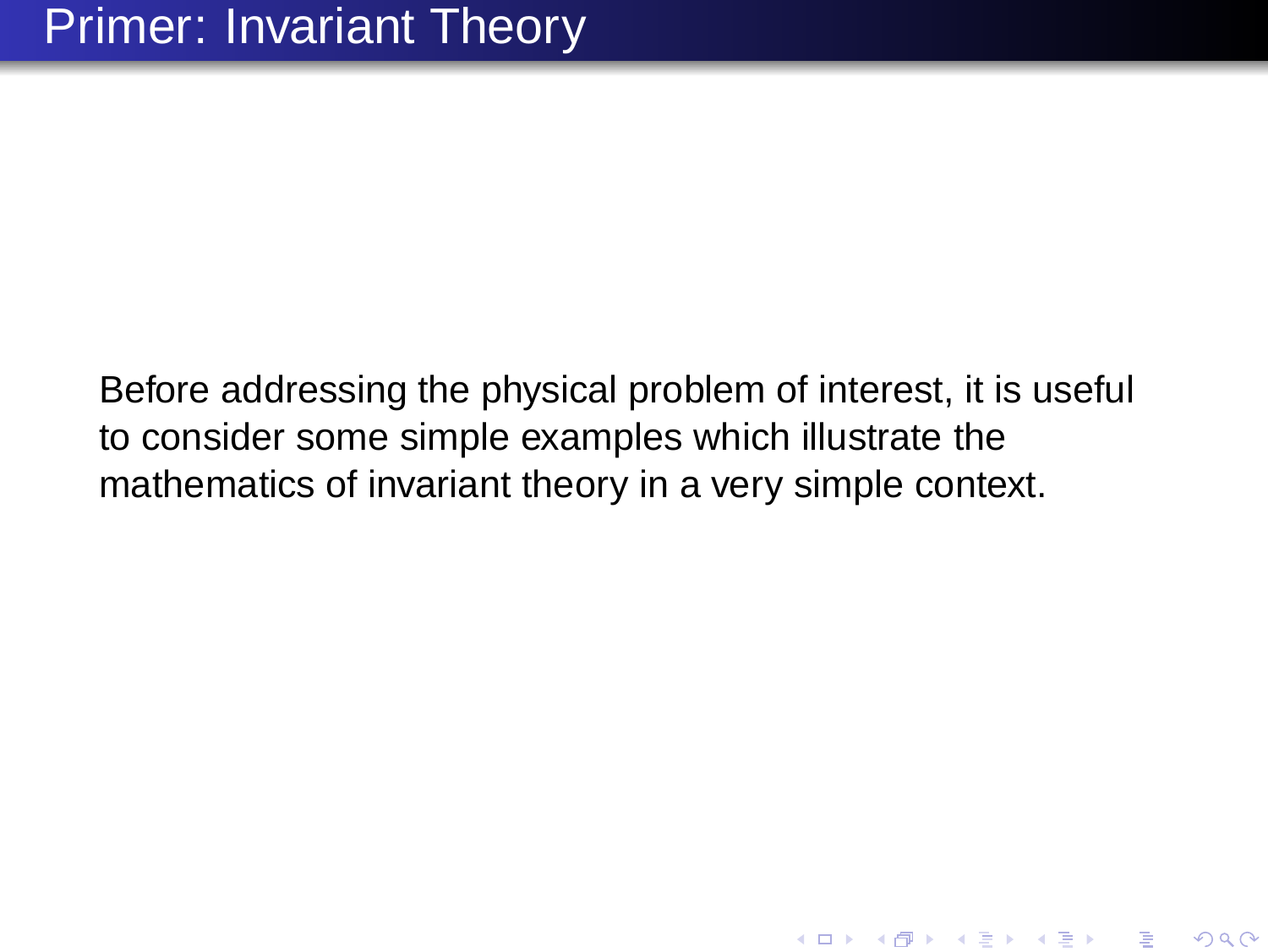## Model I

 $\bullet$  Two complex couplings  $m_1$  and  $m_2$  which transform under  $G = U(1) \times U(1)$ 

$$
m_1 \rightarrow e^{i\phi_1} m_1, \qquad m_2 \rightarrow e^{i\phi_2} m_2. \qquad (1)
$$

- Ring of invariant polynomials generated by two basic invariants  $I_1 = m_1 m_1^*$  and  $I_2 = m_2 m_2^*$  with no non-trivial relations (syzygies) between  $I_1$  and  $I_2$
- **General invariant is of the form**

$$
(m_1m_1^*)^{r_1}(m_2m_2^*)^{r_2} \tag{2}
$$

**•** Hilbert series

**Definition** 

$$
H(q) = \sum_{r=0}^{\infty} c_r q^r = 1 + \sum_{r=1}^{\infty} c_r q^r
$$
 (3)

 $c_r$  = the number of invariants of degree r,  $c_r > 0$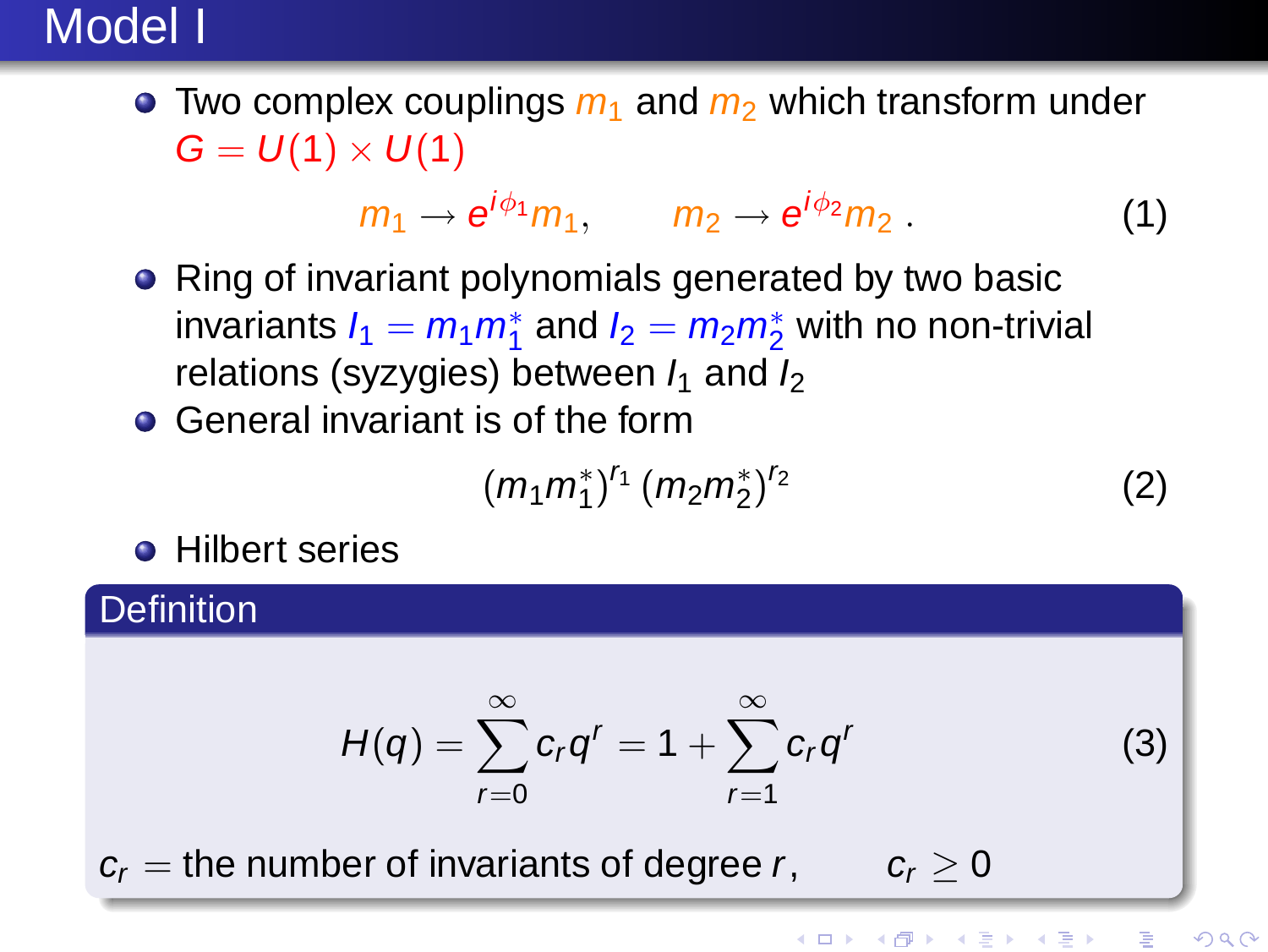#### General invariant is of the form

```
(m_1m_1^*)^{r_1}(m_2m_2^*)^{r_2}
```
Hilbert series of Model I

$$
H(q) = 1 + 2q^{2} + 3q^{4} + 4q^{6} + 5q^{8} + ...
$$
  
\n
$$
= \sum_{n=0}^{\infty} (n+1)q^{2n}
$$
  
\n
$$
= \frac{1}{(1-q^{2})^{2}}
$$
  
\n
$$
= (1+q^{2} + q^{4} + q^{6} + ...)^{2}
$$
 (5)

K ロ ▶ K 레 ▶ K 레 ≯ K 레 ≯ X - W D A Q Q Q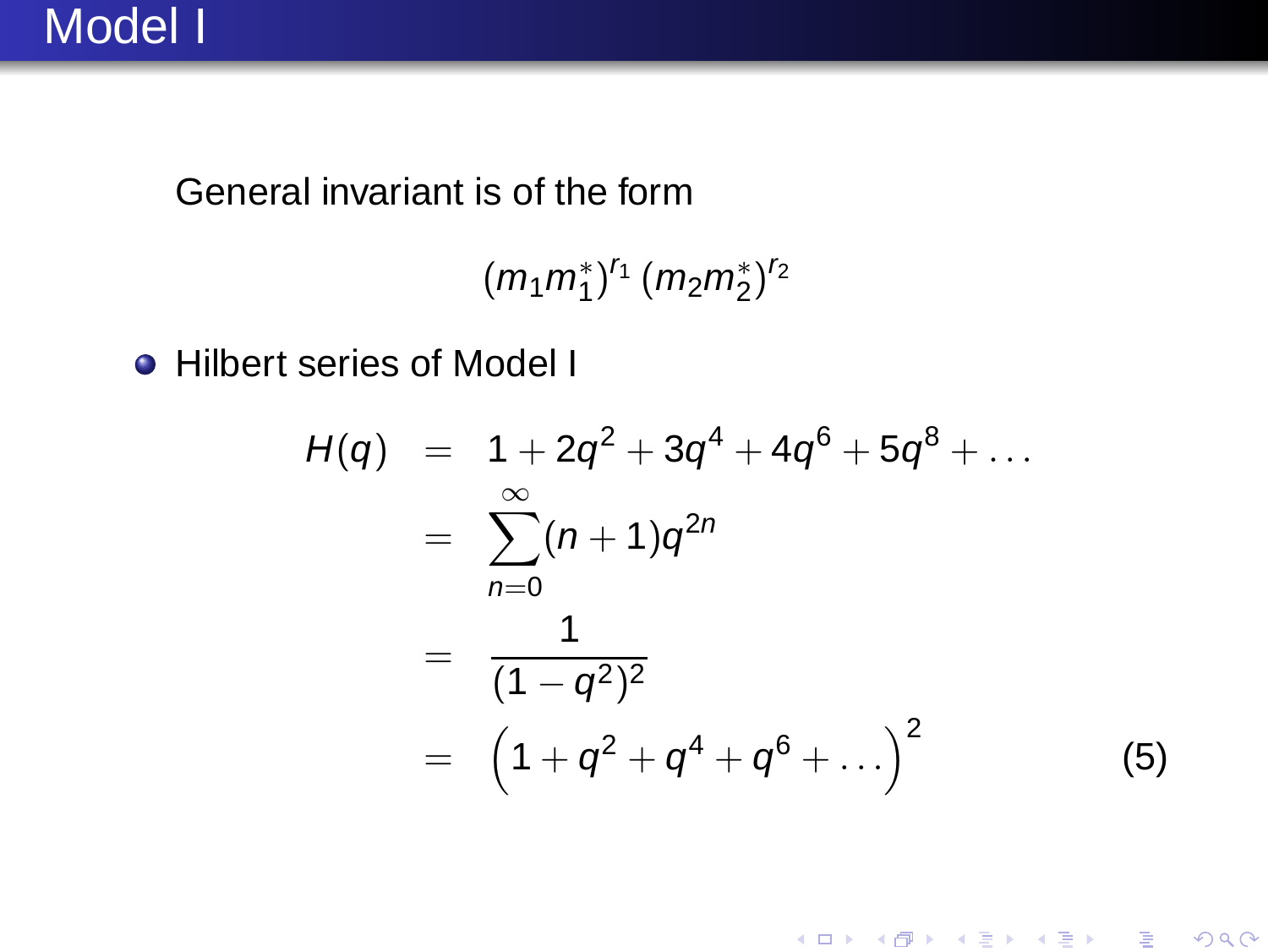# Model I

**•** Hilbert series

$$
H(q) = (1 + q^2 + q^4 + q^6 + \ldots)^2 = \frac{1}{(1 - q^2)^2}
$$
 (6)

#### Theorem

$$
H(q) = \frac{N(q)}{D(q)}
$$
  

$$
N(q) = 1 + c_1 q + c_2 q^2 + \dots + c_{d_{N-2}} q^{d_N - 2} + c_{d_{N-1}} q^{d_N - 1} + q^{d_N}
$$
  

$$
c_r \ge 0, \qquad c_r = c_{d_N - r}
$$
  

$$
D(q) = \prod_{r=1}^p (1 - q^{d_r})
$$
  

$$
d_D = \sum_r d_r
$$

メロメ メ都 メイ君メ メ君メ  $E = 990$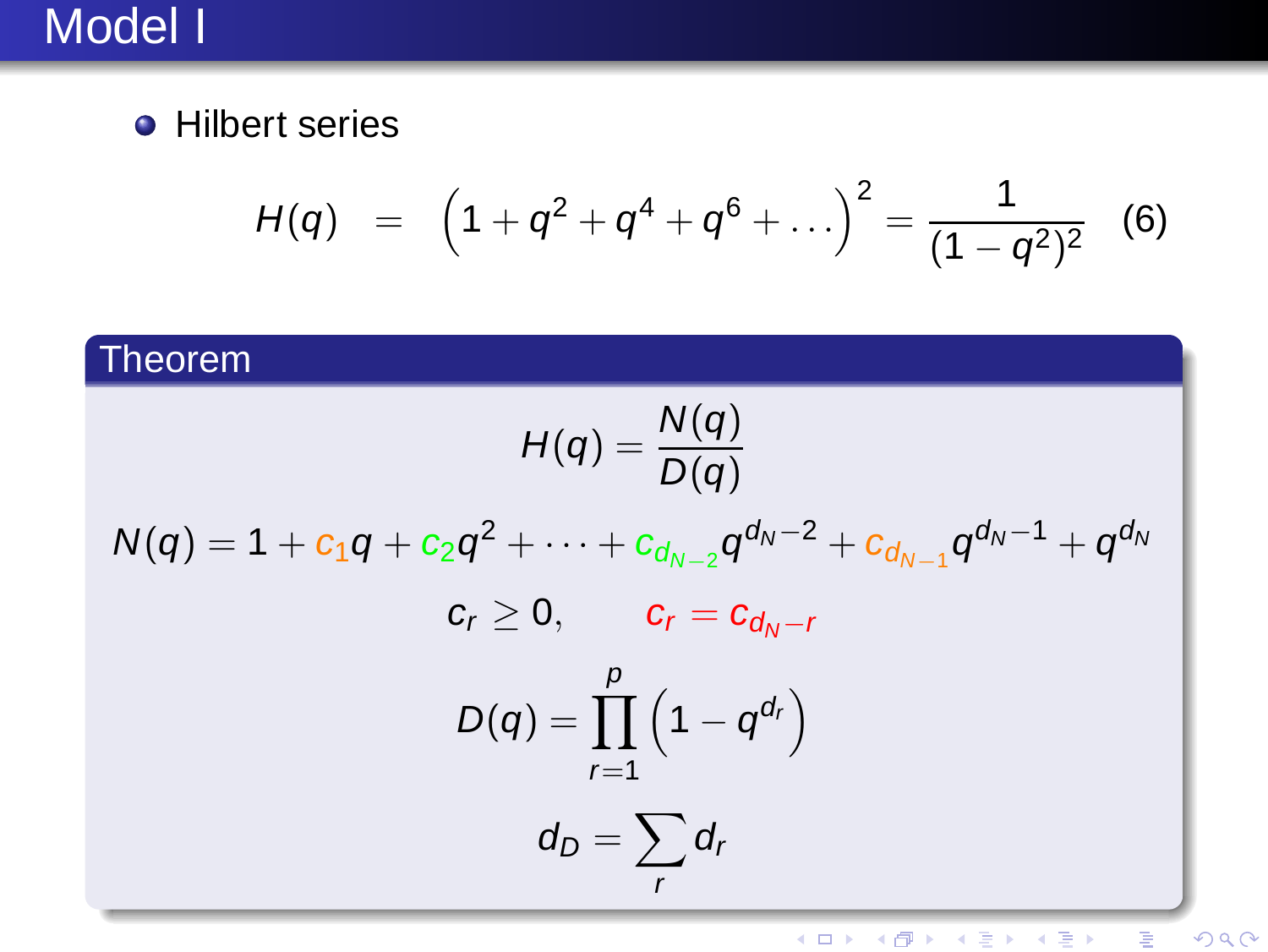#### Model I

Ring  $\mathbb{C}[m_1,m_1^*,m_2,m_2^*]^{\mathcal{U}(1)\times\mathcal{U}(1)}$  of all polynomials which are invariant under  $G = U(1) \times U(1)$ 

$$
p=\dim V-\dim G,\qquad \dim V=4,\quad \dim G=2
$$

**• Knop's Theorem** 

Theorem

$$
\dim V \geq d_D - d_N \geq p
$$

$$
\dim V=4,\ d_D=4,\ d_N=0,\ p=2\\ 4\geq 4\geq 2
$$

K ロ K K @ K (K 플 K (플 K ) 를 .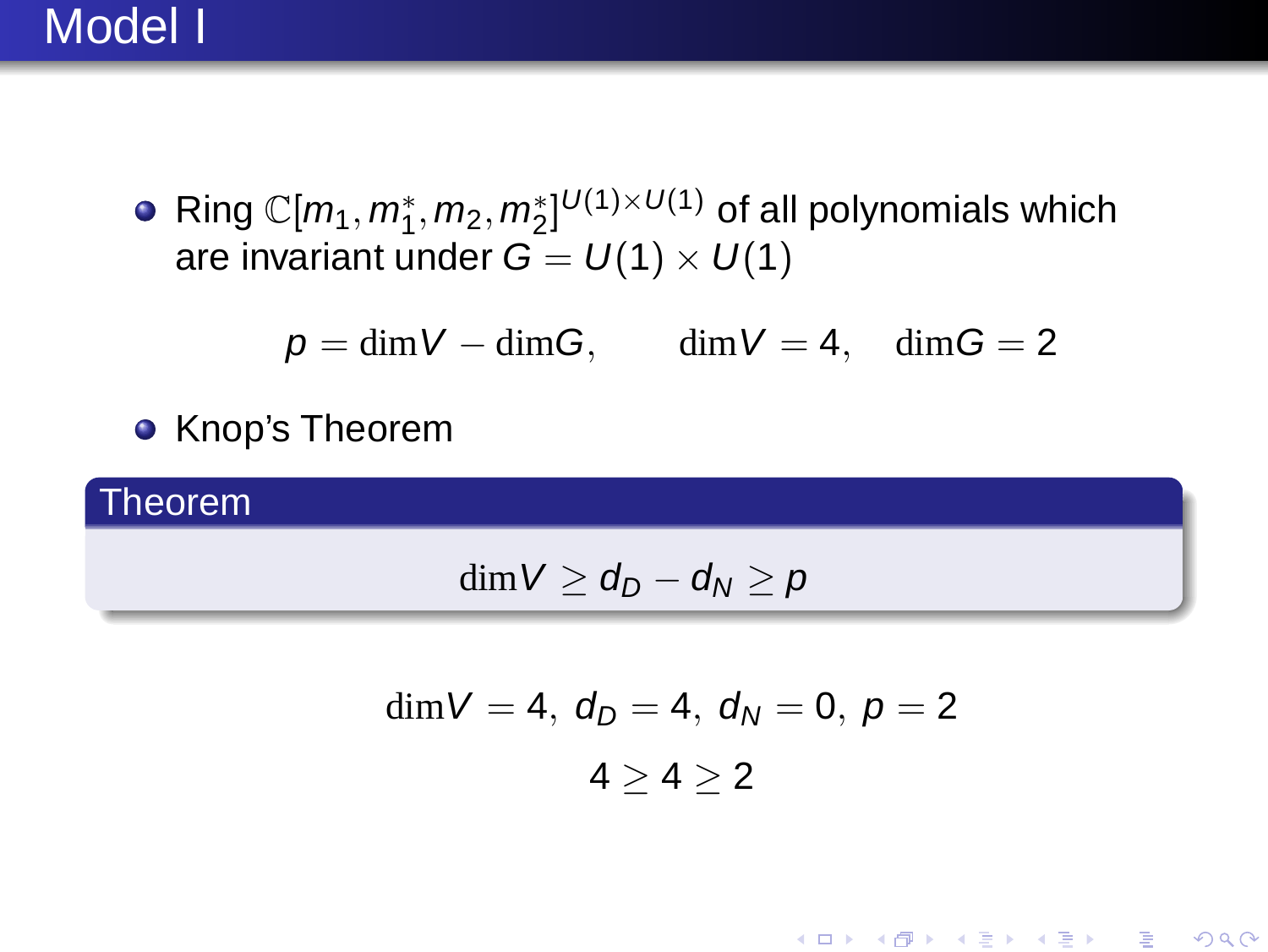## Model II

• Two couplings  $m_1$  and  $m_2$  which transform under  $G = U(1)$ 

$$
m_1 \rightarrow e^{i\phi} m_1
$$
,  $m_2 \rightarrow e^{2i\phi} m_2$ .

- Invariants generated by four basic invariants  $I_1 = m_1 m_1^*$ ,  $I_2 = m_2 m_2^*$ ,  $I_3 = m_2 m_1^*{}^2$  and  $I_4 = m_2^* m_1^2$ , but the four basic invariants are not all independent since  $l_3l_4=l_1^2l_2$
- **•** Hilbert series

$$
H(q) = 1 + 2q^{2} + 2q^{3} + 3q^{4} + 6q^{6} + ...
$$
  
= 
$$
\frac{1 + q^{3}}{(1 - q^{2})^{2}(1 - q^{3})}
$$
 (7)

 $I_1$ ,  $I_2$ ,  $I_3$ ,  $I_4$  not all independent is encoded in Hilbert series

$$
H(q) \neq \frac{1}{(1-q^2)^2(1-q^3)^2}
$$
  
= 1 + 2q^2 + 2q^3 + 3q^4 + 7q^6 + ... (8)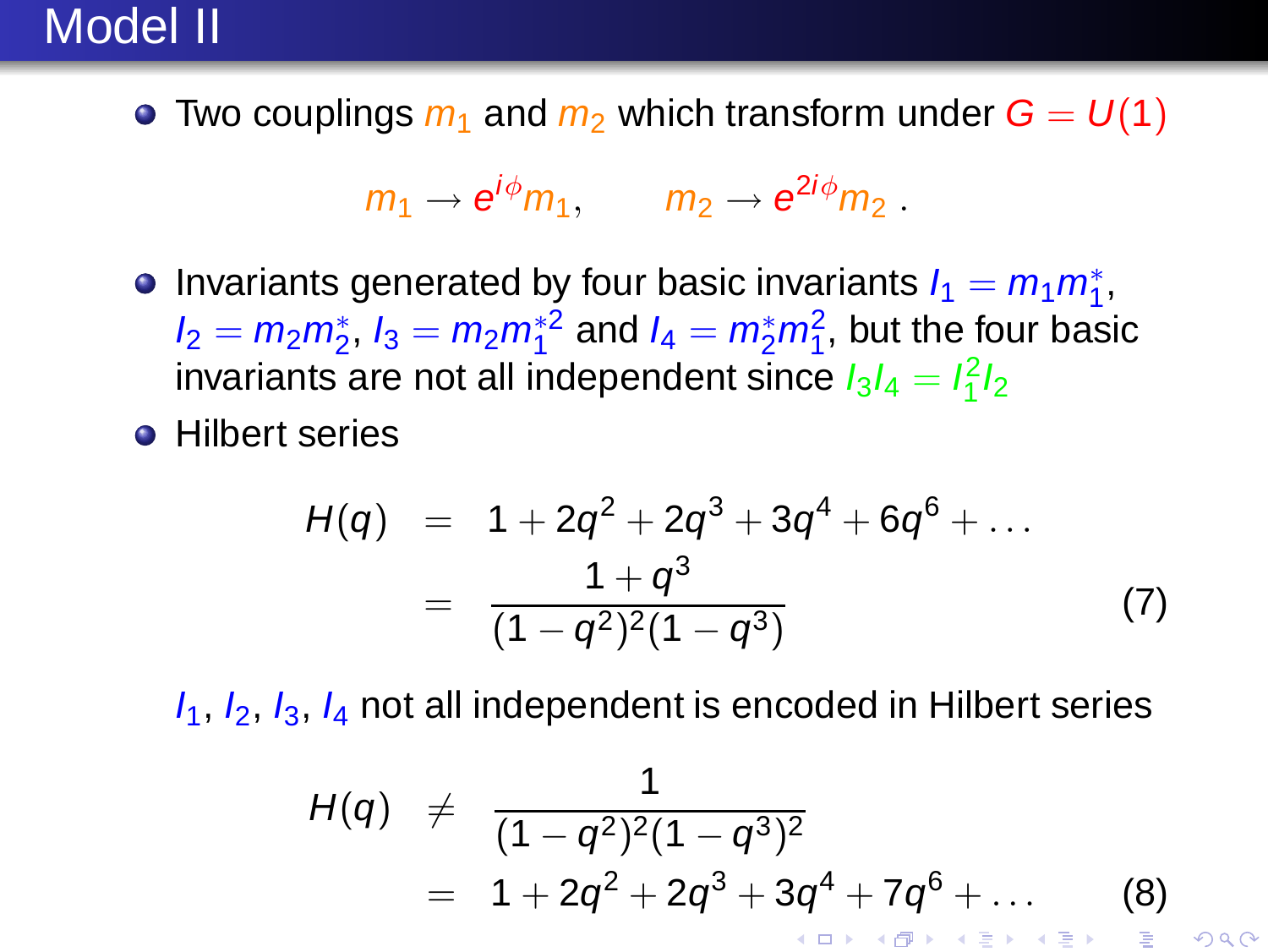$(I_3 - I_4)$  cannot be written in terms of  $I_1$ ,  $I_2$ ,  $(I_3 + I_4)$ 

Syzygy

$$
l_3 l_4 = l_1^2 l_2
$$
  

$$
(l_3 - l_4)^2 = (l_3 + l_4)^2 - 4l_3 l_4 = (l_3 + l_4)^2 - 4l_1^2 l_2
$$

General polynomial in basic invariants

 $P_1(l_1, l_2, l_3 + l_4) + (l_3 - l_4)P_2(l_1, l_2, l_3 + l_4)$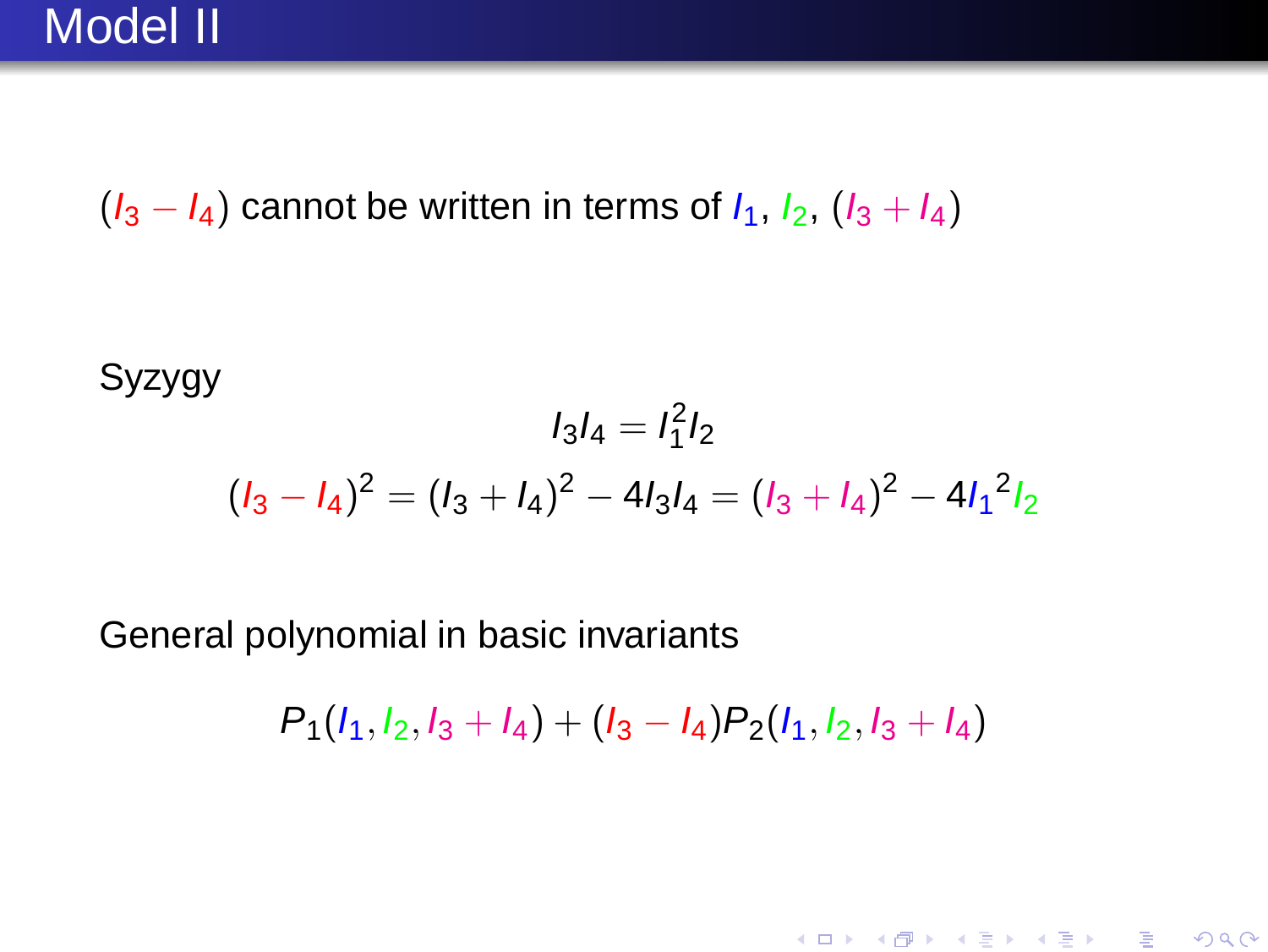## Model II

Ring  $\mathbb{C}[m_1,m_1^*,m_2,m_2^*]^{U(1)}$  of all polynomials which are invariant under  $G = U(1)$ 

$$
p=\dim V-\dim G,\qquad \dim V=4,\quad \dim G=1
$$

**• Knop's Theorem** 

Theorem

$$
\dim V \geq d_D - d_N \geq p
$$

$$
\dim V = 4, \ d_D = 7, \ d_N = 3, \ p = 3
$$

$$
4 \ge 4 \ge 3
$$

★ ロメ (4 御) > (唐) > (唐) → [唐]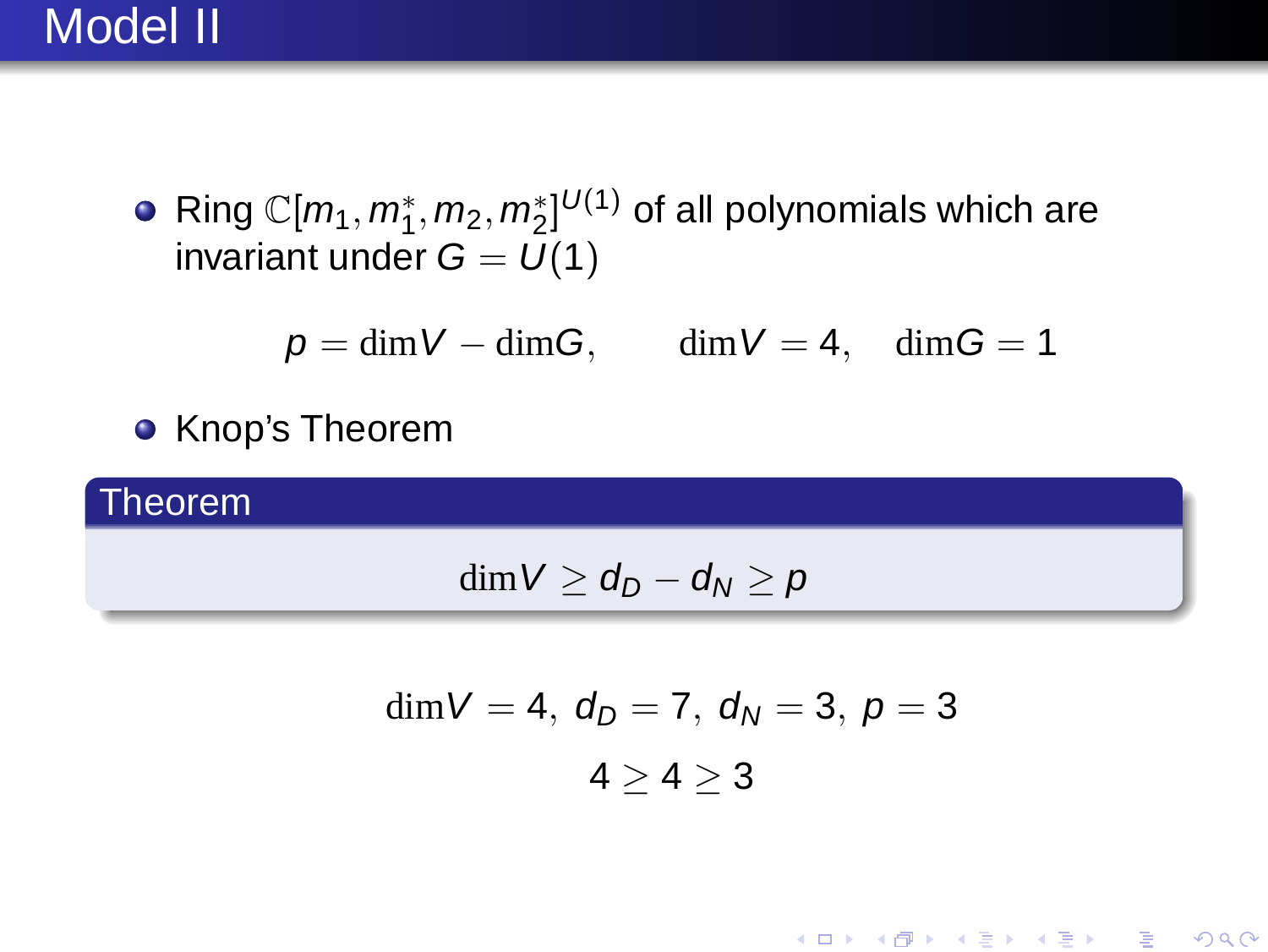• Three couplings  $m_1$ ,  $m_2$  and  $m_3$  which transform under  $G = U(1)$ 

$$
m_1 \rightarrow e^{i\phi} m_1, m_2 \rightarrow e^{2i\phi} m_2, m_3 \rightarrow e^{3i\phi} m_3.
$$

• 13 basic invariants

$$
l_1 = m_1 m_1^*,
$$
  
\n
$$
l_2 = m_2 m_2^*,
$$
  
\n
$$
l_3 = m_3 m_3^*,
$$
  
\n
$$
l_4 = m_1^2 m_2^*,
$$
  
\n
$$
l_5 = m_1^{*2} m_2^*,
$$
  
\n
$$
l_6 = m_1^3 m_3^*,
$$
  
\n
$$
l_7 = m_1^{*3} m_3^*,
$$

$$
l_8 = m_2^3 m_3^{*2},
$$
  
\n
$$
l_9 = m_2^{*3} m_3^2,
$$
  
\n
$$
l_{10} = m_1 m_2 m_3^{*},
$$
  
\n
$$
l_{11} = m_1^{*} m_2^{*} m_3,
$$
  
\n
$$
l_{12} = m_1 m_3 m_2^{*2},
$$
  
\n
$$
l_{13} = m_1^{*} m_3^{*} m_2^{2}.
$$

メロト メ御 ドメ きょうくぼう こぼう  $299$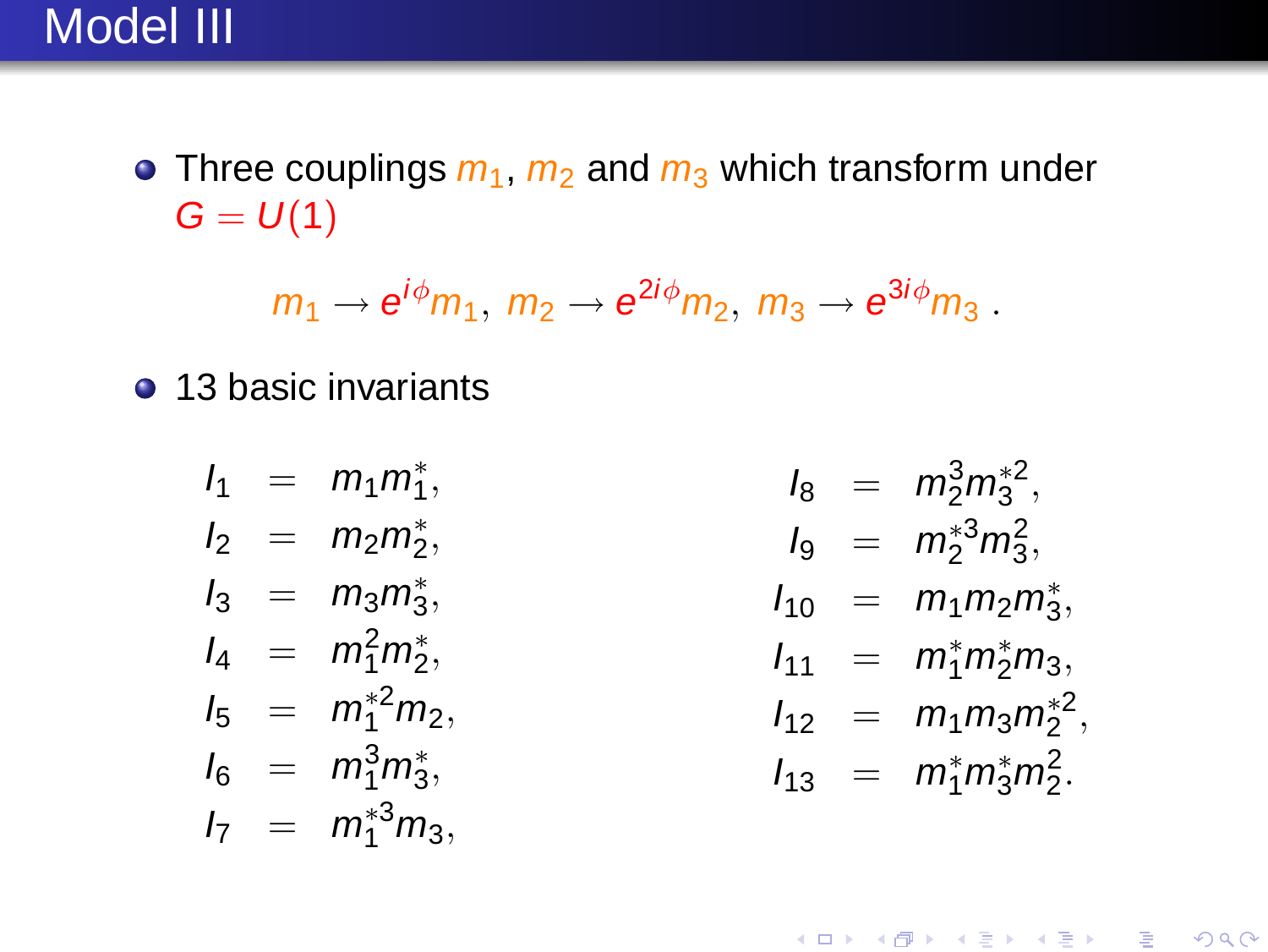## Model III

35 relations between products  $I_iI_j$ , but now there are relations among relations (syzygies)

#### Example

$$
I_4I_5I_6I_7=I_1^4I_{10}I_{11}
$$

obtained by multiplying relations  $I_4I_7 = I_1^2I_{11}$  and  $I_5I_6 = I_1^2I_{10}$  OR by multiplying  $l_4l_5 = l_1^2l_2$ ,  $l_6l_7 = l_1^3l_3$  and using  $l_{10}l_{11} = l_1l_2l_3$ , so  $I_4I_5I_6I_7=I_1^5I_2I_3=I_1^4I_{10}I_{11}$ 

**•** Hilbert series

$$
H(q) = \frac{1+q^2+3q^3+4q^4+4q^5+4q^6+3q^7+q^8+q^{10}}{(1-q^2)^2(1-q^3)(1-q^4)(1-q^5)}
$$

.

 $299$ 

K ロ K K @ K K 용 K K 용 K → 통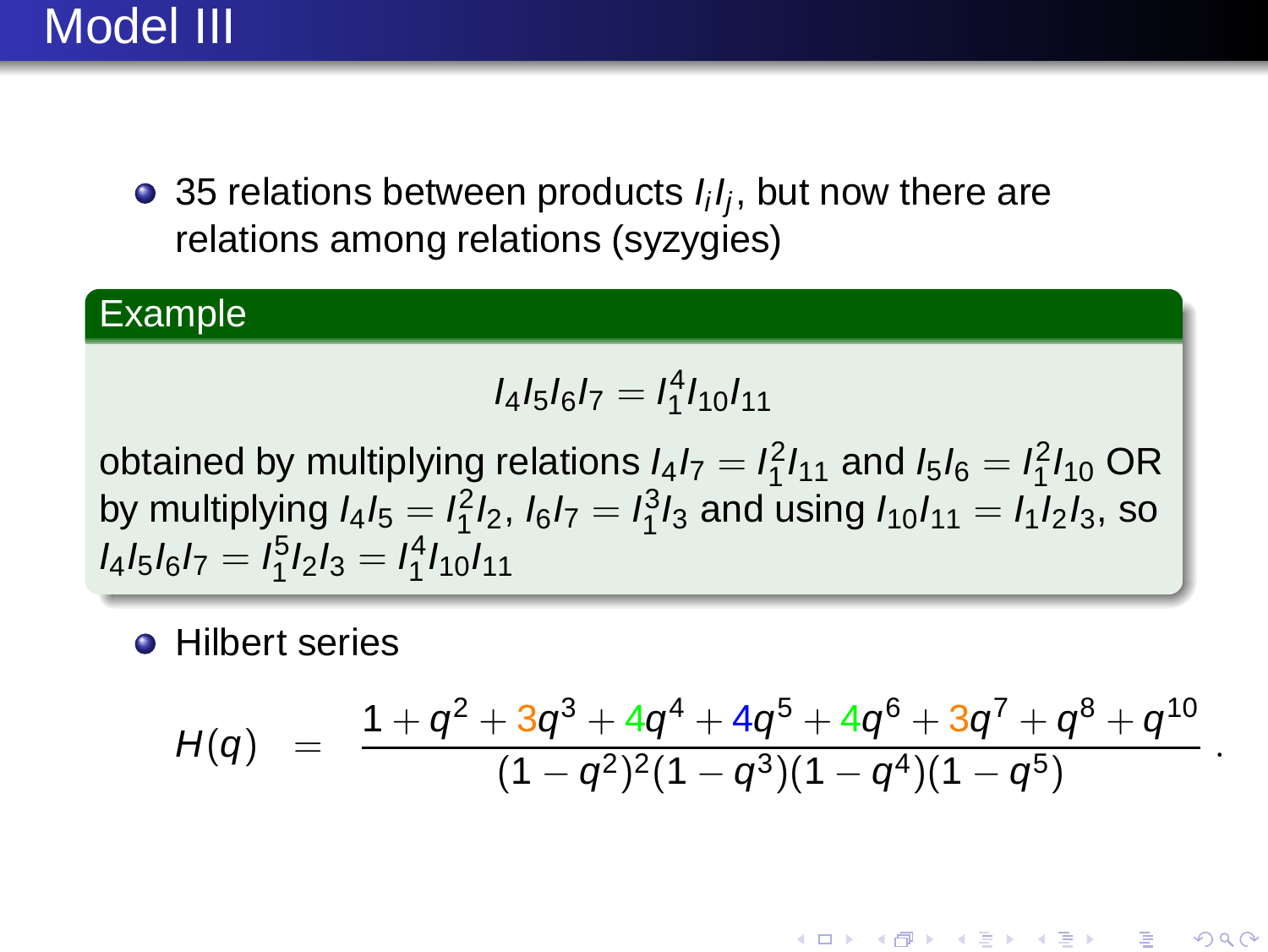## Model III

Ring  $\mathbb{C}[m_1,m_1^*,m_2,m_2^*,m_3,m_3^*]^{U(1)}$  of all polynomials which are invariant under  $G = U(1)$ 

$$
p=\dim V-\dim G,\qquad \dim V=6,\quad \dim G=1
$$

**• Knop's Theorem** 

Theorem

$$
\dim V \geq d_D - d_N \geq p
$$

$$
\dim V = 6, \ d_D = 16, \ d_N = 10, \ p = 5
$$

$$
6 \ge 6 \ge 5
$$

★ ロ ▶ → 御 ▶ → (君 ▶ → 君 ▶ → 君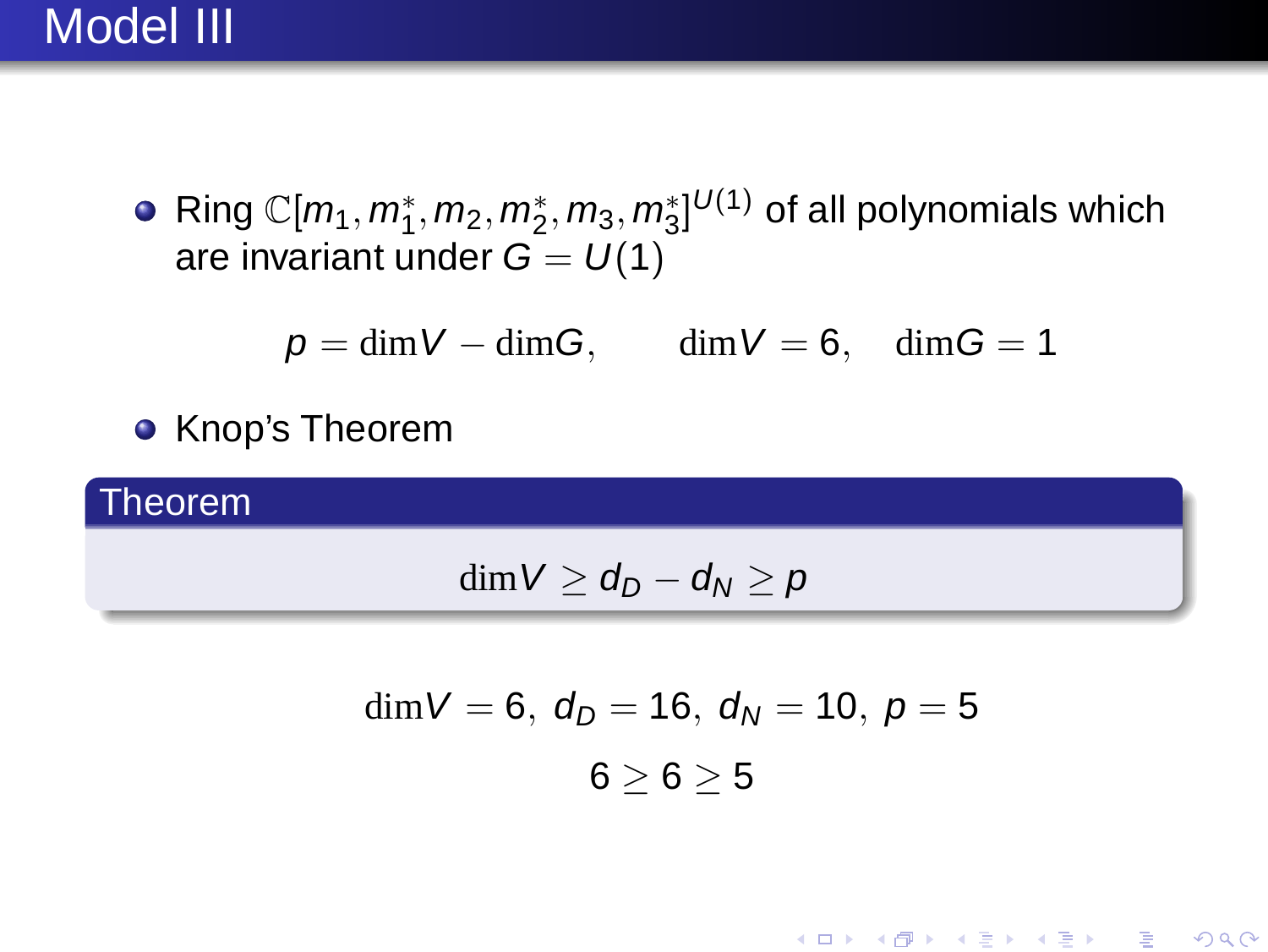## Lepton and Quark Flavor Invariants

- Use invariant theory to solve classification of quark and lepton mass matrix invariants in the (i) seesaw model and (ii) SM + dim-5 operator (giving Majorana masses to weakly interacting neutrinos)
- **.** Invariant structure in lepton sector is highly non-trivial with many non-linear relations (syzygies) among the basic invariants. Invariant structure depends on number of generations  $n_g$  of SM quarks and leptons and  $n_g^{\prime}$  of neutrino singlets
- Able to solve problem for low-energy EFT with  $n_q = 2, 3$ and for high-energy seesaw theory with  $n_g = n'_g = 2, 3.$
- Hilbert series obtained in cases of physical interest. Number of independent invariants and syzygy structure encoded by Hilbert series.
- Algebraic structure of lepton invariants is much more complicated than for quark invariants.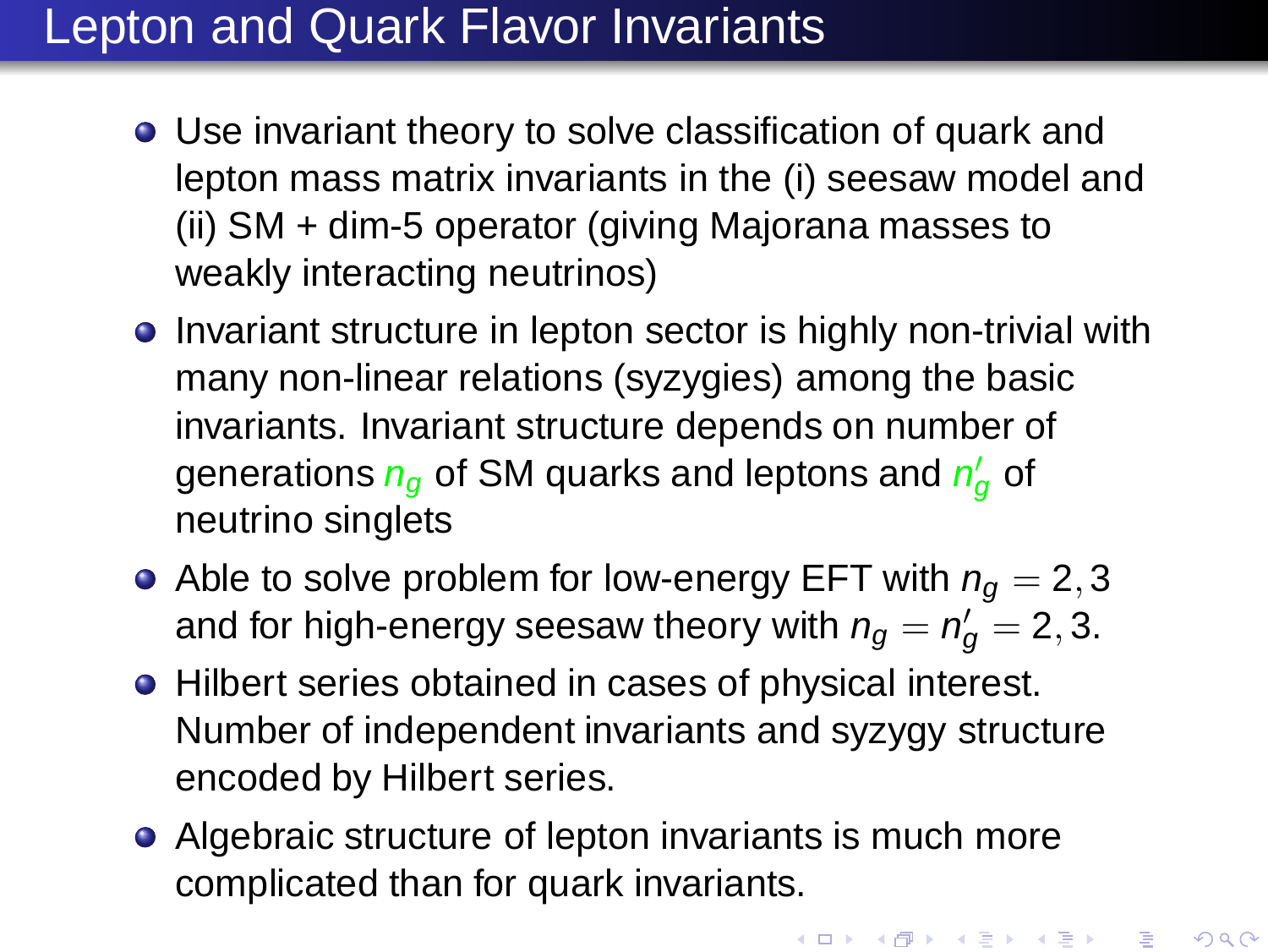#### What is new? for What is  $\nu$ ?

- Hilbert series of flavor invariants for Lagrangians (i) SM+  $d = 5$  operator and (ii) seesaw model determined. Syzygy relations follow from Hilbert series.
- Solution dependent on number of families. Cases of physical interest:  $n_q = 3$  families of SM fermions and  $n'_g=$  2, 3 right-handed neutrinos now solved.
- Algebraic structure of lepton invariants is very complicated.

メロト メ御 ドメ きょうくぼう こぼう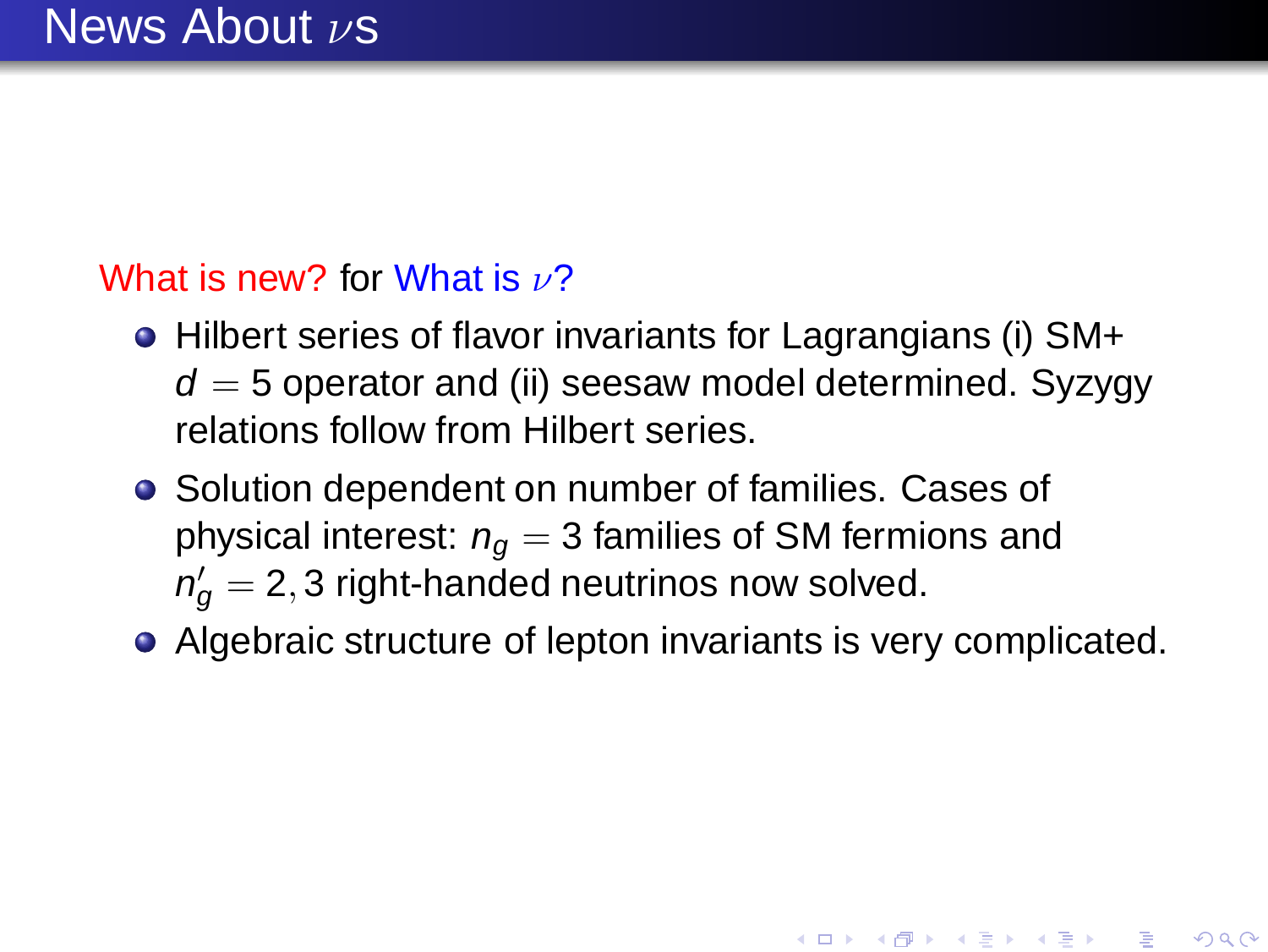For the purposes of this talk:

#### **Definition**

Standard Model  $\equiv$  nonrenormalizable EFT containing only SM fields with gauge symmetry  $SU(3) \times SU(2) \times U(1)$  truncated after unique  $d = 5$  operator (higher dimensional operators  $d = 6$ .  $\cdots$  neglected)

#### **Definition**

Seesaw Model  $\equiv$  renormalizable  $SU(3) \times SU(2) \times U(1)$  theory with additional gauge-singlet neutrinos N

K ロ K K @ K K 용 K K 용 K → 통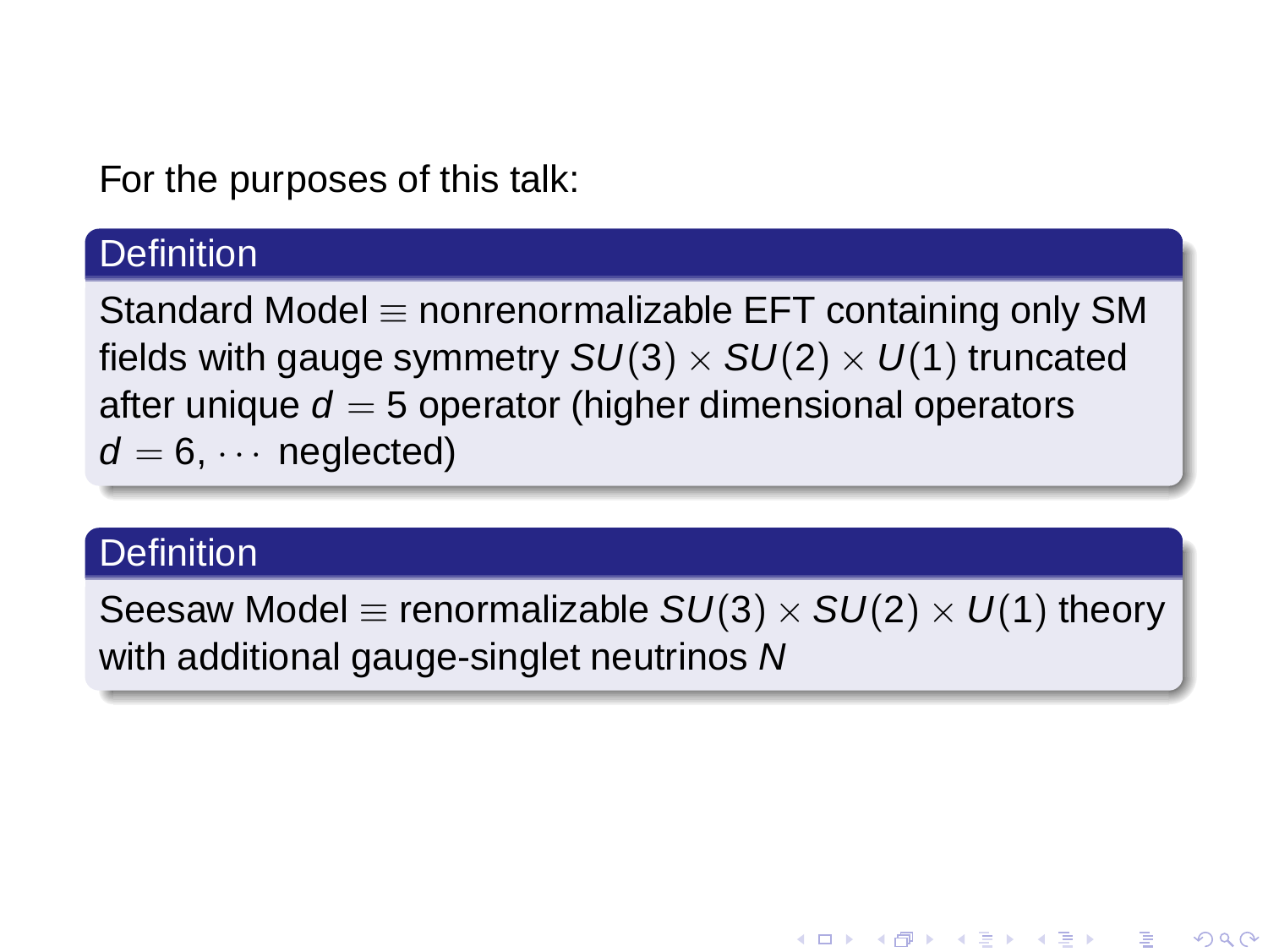**• High-Energy Seesaw Model** 

$$
\mathcal{L} = -U_i^c (Y_U)_{ij} Q_j H - D_i^c (Y_D)_{ij} Q_j H^{\dagger} - E_i^c (Y_E)_{ij} L_j H^{\dagger}
$$

$$
-N_i^c (Y_v)_{ij} L_j H - \frac{1}{2} N_i^c M_{IJ} N_J^c + \text{h.c.}
$$

Mass matrices:  $m_U$ ,  $m_D$ ,  $m_F$ ,  $m_v$ , M

 $\bullet$  Low-Energy Effective Theory  $\equiv$  SM +  $d = 5$  operator

$$
\mathcal{L}^{\text{EFT}} = -U_i^c \left( Y_U \right)_{ij} Q_j H - D_i^c \left( Y_D \right)_{ij} Q_j H^{\dagger} - E_i^c \left( Y_E \right)_{ij} L_j H^{\dagger} + \frac{1}{2} (L_i H) \left( C_5 \right)_{ij} (L_j H) + \text{h.c.}
$$

メロト メ御 ドメ きょうくぼう こぼう

 $299$ 

Mass matrices:  $m_U$ ,  $m_D$ ,  $m_F$ ,  $m_5$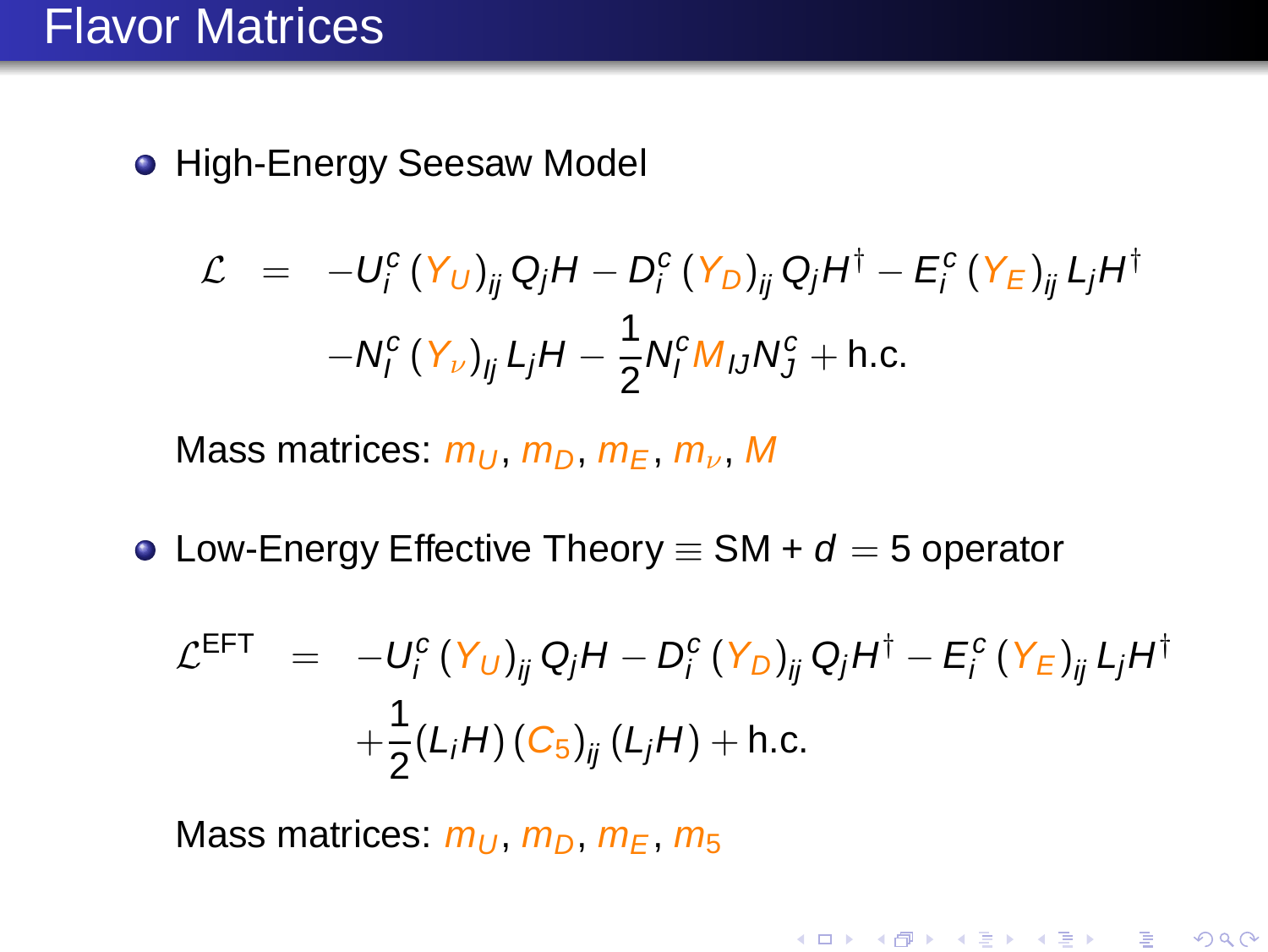## Quark Flavor Invariants

 $\mathbb{C} \left | \textit{m}_{\textit{U}}, \textit{m}_{\textit{L}}^{\dagger} \right.$  $_U^\dagger, m_D, m_L^\dagger$  $\int\limits_{D}^{\uparrow} \int\limits_{0}^{S} SU(n_{g})_{Q} \times SU(n_{g})_{U^{C}} \times SU(n_{g})_{D^{C}} \times U(1)^{2}$ 

$$
m_U \rightarrow \mathcal{U}_{U^c}^T m_U \mathcal{U}_Q
$$
  

$$
m_D \rightarrow \mathcal{U}_{D^c}^T m_D \mathcal{U}_Q
$$

$$
X_U \equiv m_U^{\dagger} m_U
$$
  

$$
X_D \equiv m_D^{\dagger} m_D
$$

 $X_{U,D}$   $\;\rightarrow\;\;{\cal U}^{\dagger}_{\sf C}$  $\mathcal{C}^{\mathsf{T}}_{\mathsf{Q}}$   $X_{\mathsf{U},\mathsf{D}}$   $\mathcal{U}_{\mathsf{Q}}$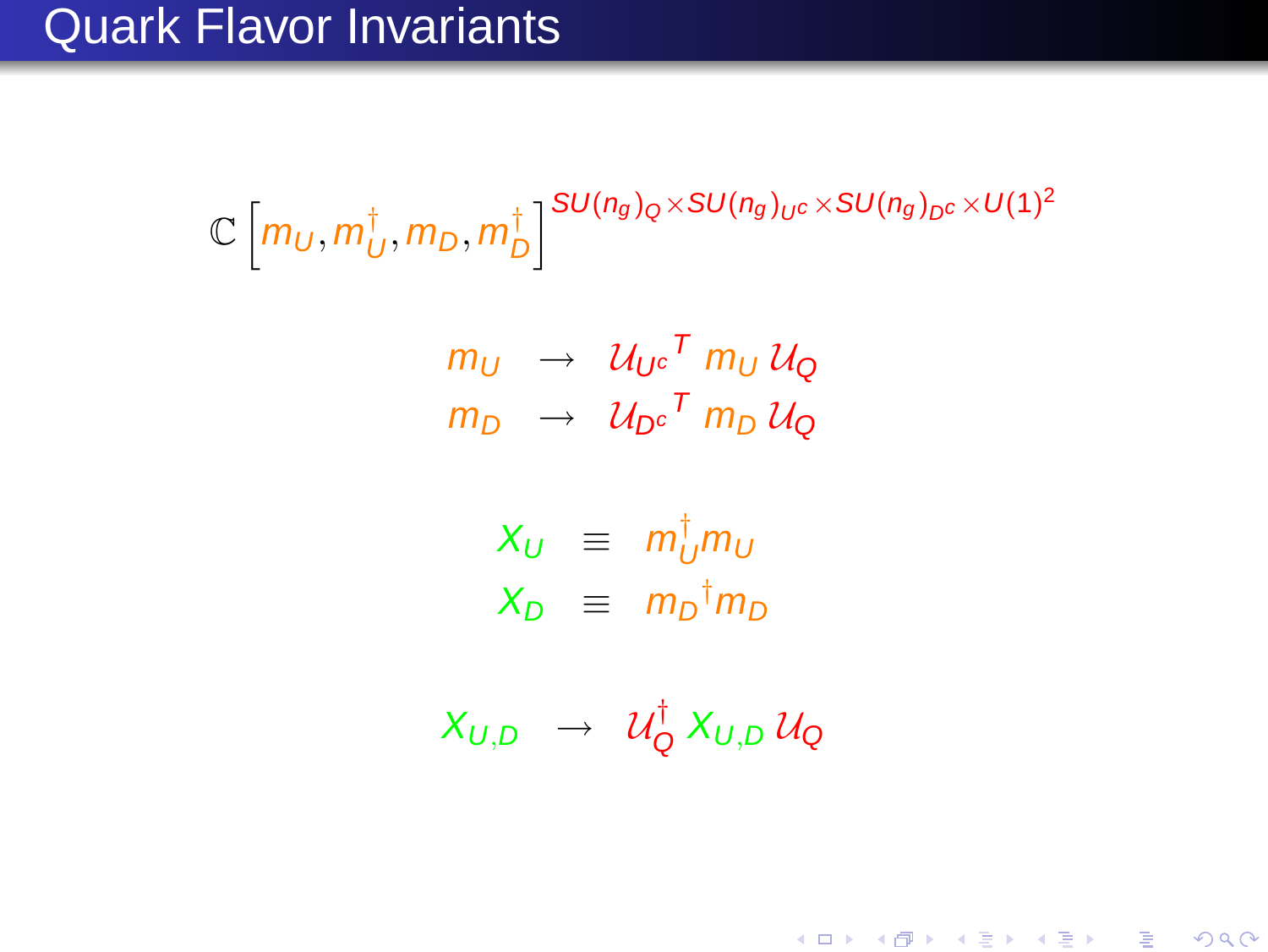# Quark Flavor Invariants  $n_g = 2$

$$
I_{2,0} = \langle X_U \rangle = \langle m_U^{\dagger} m_U \rangle
$$
  
\n
$$
I_{0,2} = \langle X_D \rangle = \langle m_D^{\dagger} m_D \rangle
$$
  
\n
$$
I_{4,0} = \langle X_U^2 \rangle = \langle \left( m_U^{\dagger} m_U \right)^2 \rangle
$$
  
\n
$$
I_{2,2} = \langle X_U X_D \rangle = \langle m_U^{\dagger} m_U m_D^{\dagger} m_D \rangle
$$
  
\n
$$
I_{0,4} = \langle X_D^2 \rangle = \langle \left( m_D^{\dagger} m_D \right)^2 \rangle
$$

$$
I_{2,0} = m_d^2 + m_c^2
$$
  
\n
$$
I_{0,2} = m_d^2 + m_s^2
$$
  
\n
$$
I_{4,0} = m_u^4 + m_c^4
$$
  
\n
$$
I_{2,2} = m_u^2 m_s^2 + m_c^2 m_d^2 + (m_s^2 - m_d^2)(m_c^2 - m_u^2) \cos^2 \theta
$$
  
\n
$$
I_{0,4} = m_d^4 + m_s^4
$$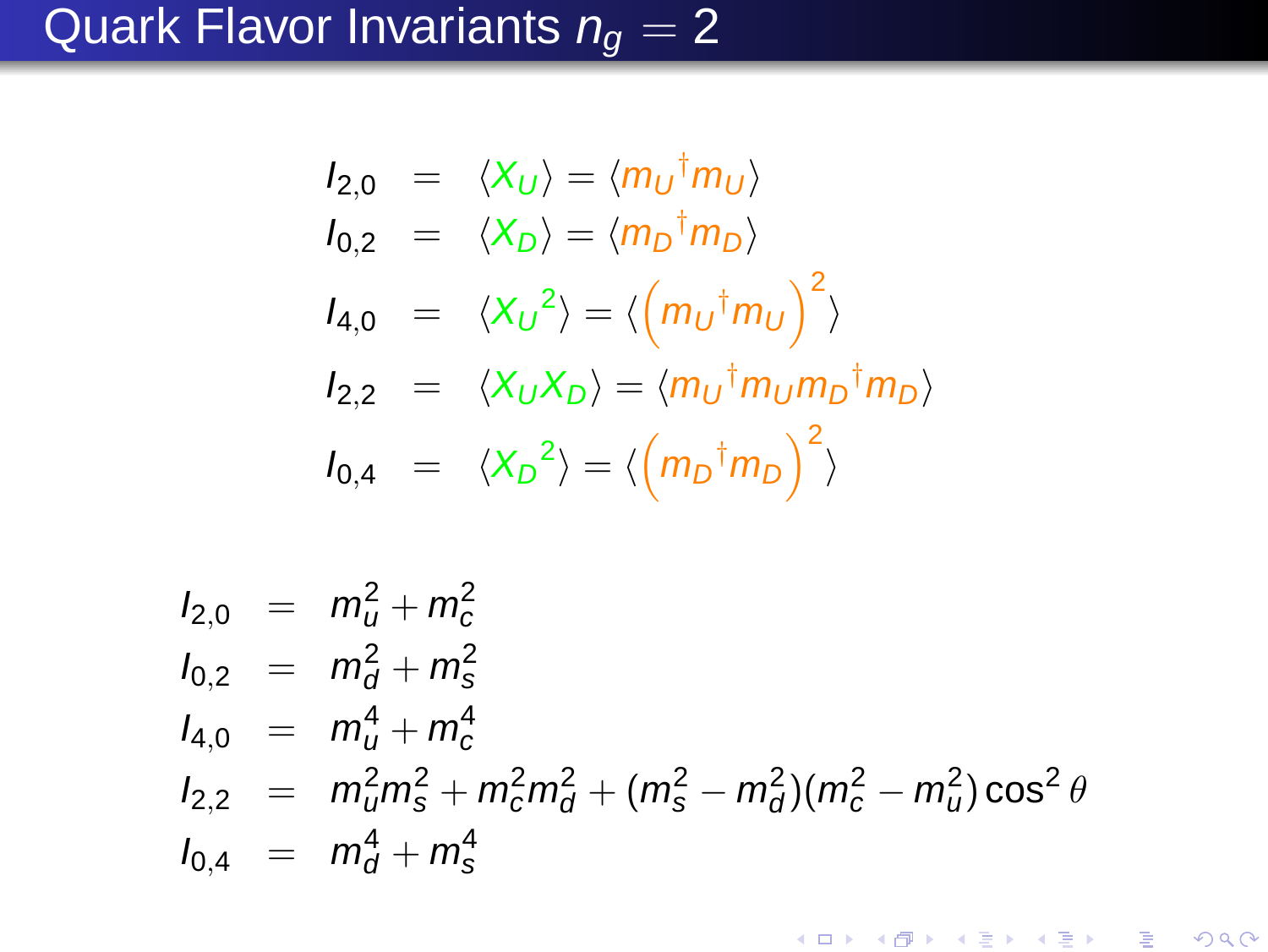## Quark Flavor Invariants  $n_q = 2$

$$
H(q)=\frac{1}{(1-q^2)^2(1-q^4)^3}
$$

 $p = 5$ : 4 masses, 1 mixing angles  $\theta_{\rm C}$ 

 $\dim V = 16$ ,  $\dim G = 11$ 

 $d_N = 0, \t d_D = 16$ 

Knop's Theorem

 $16 > 16 > 5$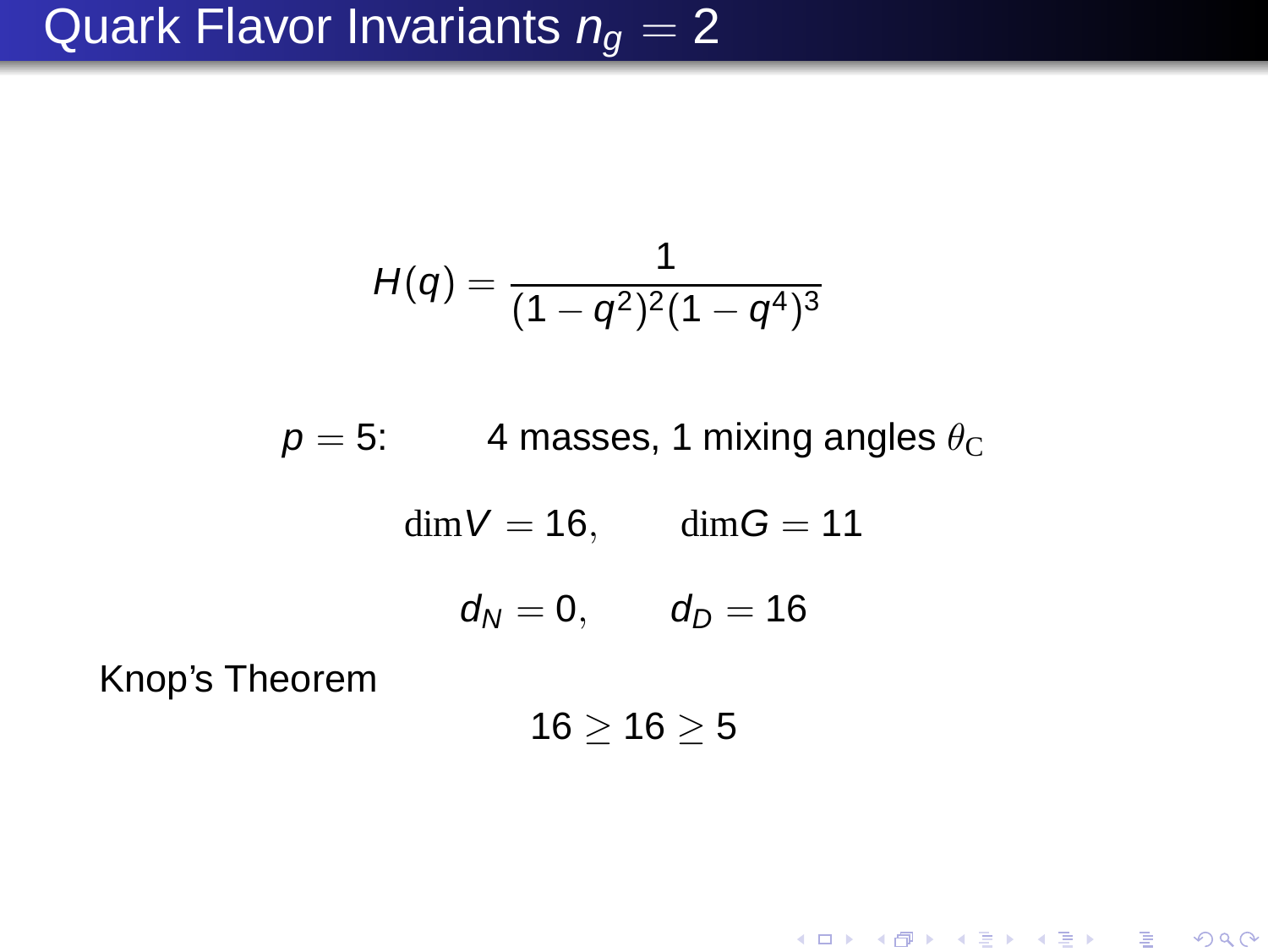# Quark Flavor Invariants  $n_g = 3$

$$
I_{2,0} = \langle X_U \rangle
$$
  
\n
$$
I_{0,2} = \langle X_D \rangle
$$
  
\n
$$
I_{4,0} = \langle X_U^2 \rangle
$$
  
\n
$$
I_{2,2} = \langle X_U X_D \rangle
$$
  
\n
$$
I_{0,4} = \langle X_D^2 \rangle
$$
  
\n
$$
I_{6,0} = \langle X_U^3 \rangle
$$
  
\n
$$
I_{4,2} = \langle X_U^2 X_D \rangle
$$
  
\n
$$
I_{2,4} = \langle X_U X_D^2 \rangle
$$
  
\n
$$
I_{0,6} = \langle X_D^3 \rangle
$$
  
\n
$$
I_{4,4} = \langle X_U^2 X_D^2 \rangle
$$

$$
I_{6,6}^{(-)} = \langle X_U^2 X_D^2 X_U X_D \rangle - \langle X_D^2 X_U^2 X_D X_U \rangle \propto J
$$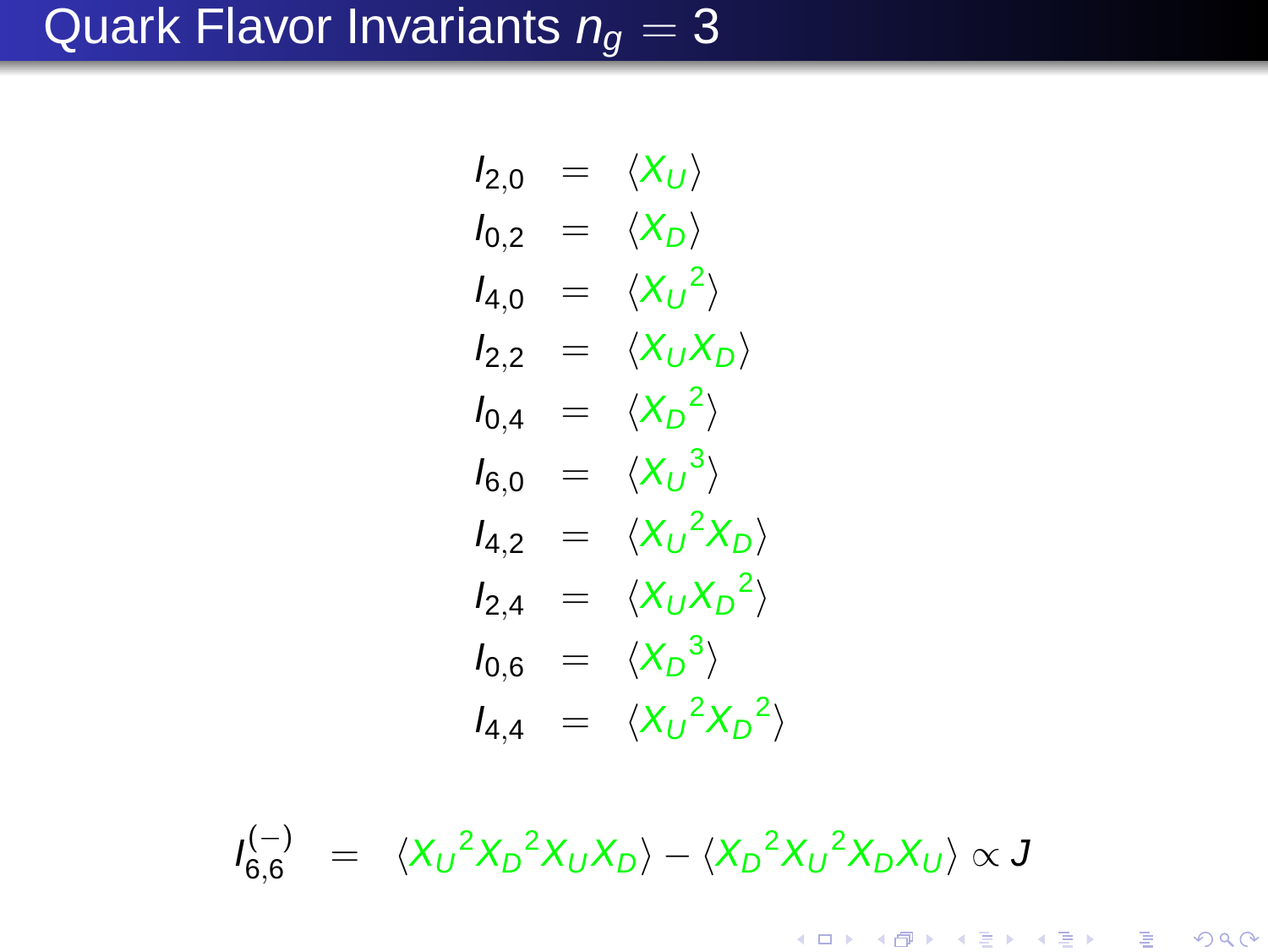## Quark Flavor Invariants  $n_q = 3$

$$
H(q) = \frac{1+q^{12}}{(1-q^2)^2(1-q^4)^3(1-q^6)^4(1-q^8)}
$$

General polynomial invariant

 $P_1 + I_{6,6} - P_2$ 

since there is a syzygy 
$$
\left(I_{6,6}^-\right)^2 = \cdots
$$

 $p = 10$ : 6 masses, 3 mixing angles, 1 phase  $\delta_{CKM}$ 

 $\dim V = 36$ ,  $\dim G = 26$ 

$$
d_N=12, \qquad d_D=48
$$

Knop's Theorem

 $36 \ge 36 \ge 10$ K ロ ▶ K 레 ▶ K 레 ≯ K 레 ≯ X - W D A Q Q Q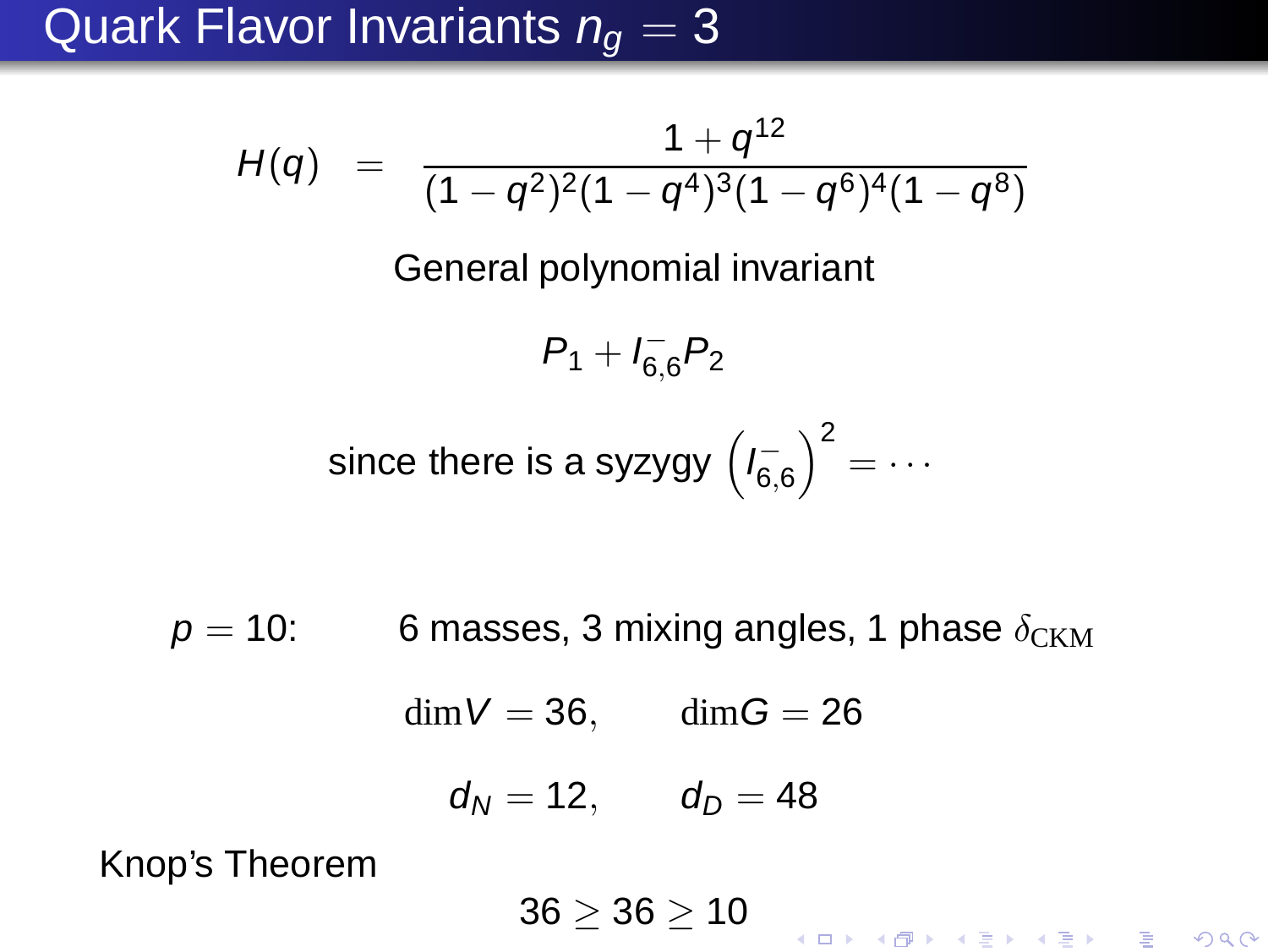# Lepton Flavor Invariants: EFT

$$
\mathbb{C}\left[m_E, m_E^{\dagger}, m_5, m_5^*\right]^{SU(n_g)_L \times SU(n_g)_{E^c} \times U(1)^2}
$$

$$
m_{E} \rightarrow \mathcal{U}_{E} e^{T} m_{E} \mathcal{U}_{L}
$$
\n
$$
m_{E}^{\dagger} \rightarrow \mathcal{U}_{L}^{\dagger} m_{E}^{\dagger} \mathcal{U}_{E} e^{*}
$$
\n
$$
m_{5} \rightarrow \mathcal{U}_{L}^{T} m_{5} \mathcal{U}_{L}
$$
\n
$$
m_{5}^{*} \rightarrow \mathcal{U}_{L}^{\dagger} m_{5}^{*} \mathcal{U}_{L}^{*}
$$

$$
X_E \equiv m_E^{\dagger} m_E \rightarrow U_L^{\dagger} X_E U_L
$$
  

$$
X_E^T \equiv m_E^T m_E^* \rightarrow U_L^T X_E^T U_L^*
$$

 $X_5 \equiv m_5^* m_5 \rightarrow \mathcal{U}_L^{\dagger} X_5 \mathcal{U}_L$ 

$$
\left(m_{5}^{*}\left(X_{E}^{n}\right)^{T}m_{5}\right) \rightarrow \mathcal{U}_{L}^{*}\left(m_{5}^{*}\left(X_{E}^{n}\right)^{T}m_{5}\right) \mathcal{U}_{L}
$$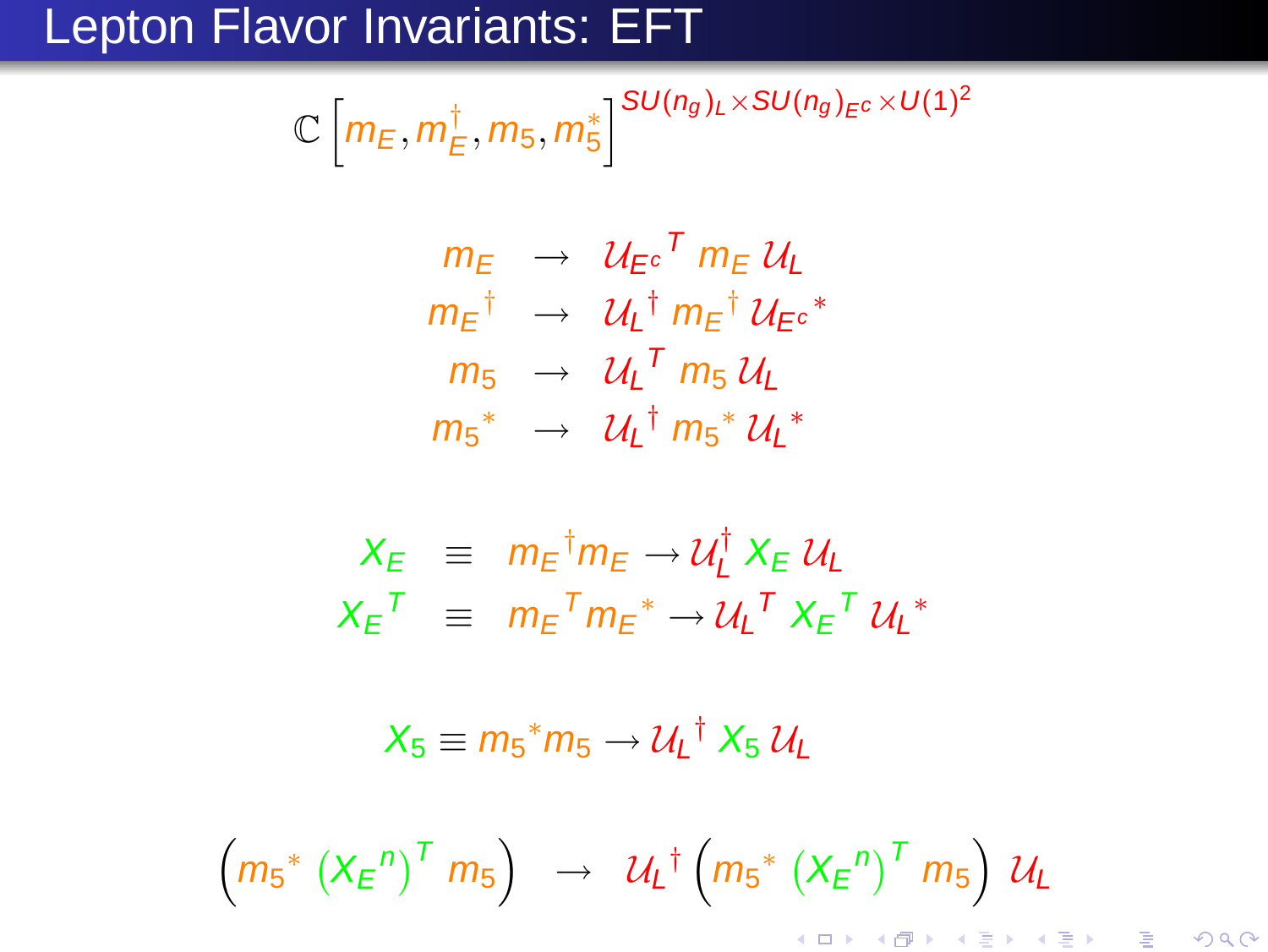$$
l_{2,0} = \langle X_E \rangle = \langle m_E^{\dagger} m_E \rangle
$$
  
\n
$$
l_{0,2} = \langle X_5 \rangle = \langle m_5^* m_5 \rangle
$$
  
\n
$$
l_{4,0} = \langle X_E^2 \rangle = \langle \left( m_E^{\dagger} m_E \right)^2 \rangle
$$
  
\n
$$
l_{2,2} = \langle m_5^* X_E^T m_5 \rangle = \langle m_5 X_E m_5^* \rangle
$$
  
\n
$$
= \langle m_E^T m_E^* m_5 m_5^* \rangle = \langle m_E^{\dagger} m_E m_5^* m_5 \rangle
$$
  
\n
$$
l_{0,4} = \langle X_5^2 \rangle = \langle (m_5^* m_5)^2 \rangle
$$
  
\n
$$
l_{4,2} = \langle m_5^* X_E^T m_5 X_E \rangle
$$
  
\n
$$
= \langle m_5^* m_E^T m_E^* m_5 m_E^{\dagger} m_E \rangle
$$
  
\n
$$
l_{4,4}^{(-)} = \langle m_5^* X_E^T m_5 X_E m_5^* m_5 \rangle
$$
  
\n
$$
- \langle m_5^* X_E^T m_5 m_E^{\dagger} m_E m_5^* m_5 \rangle
$$
  
\n
$$
= \langle m_5^* m_E^T m_E^* m_5 m_E^{\dagger} m_E m_5^* m_5 \rangle
$$
  
\n
$$
- \langle m_5^* m_E^T m_E^* m_5 m_5^* m_5 m_E^{\dagger} m_E \rangle
$$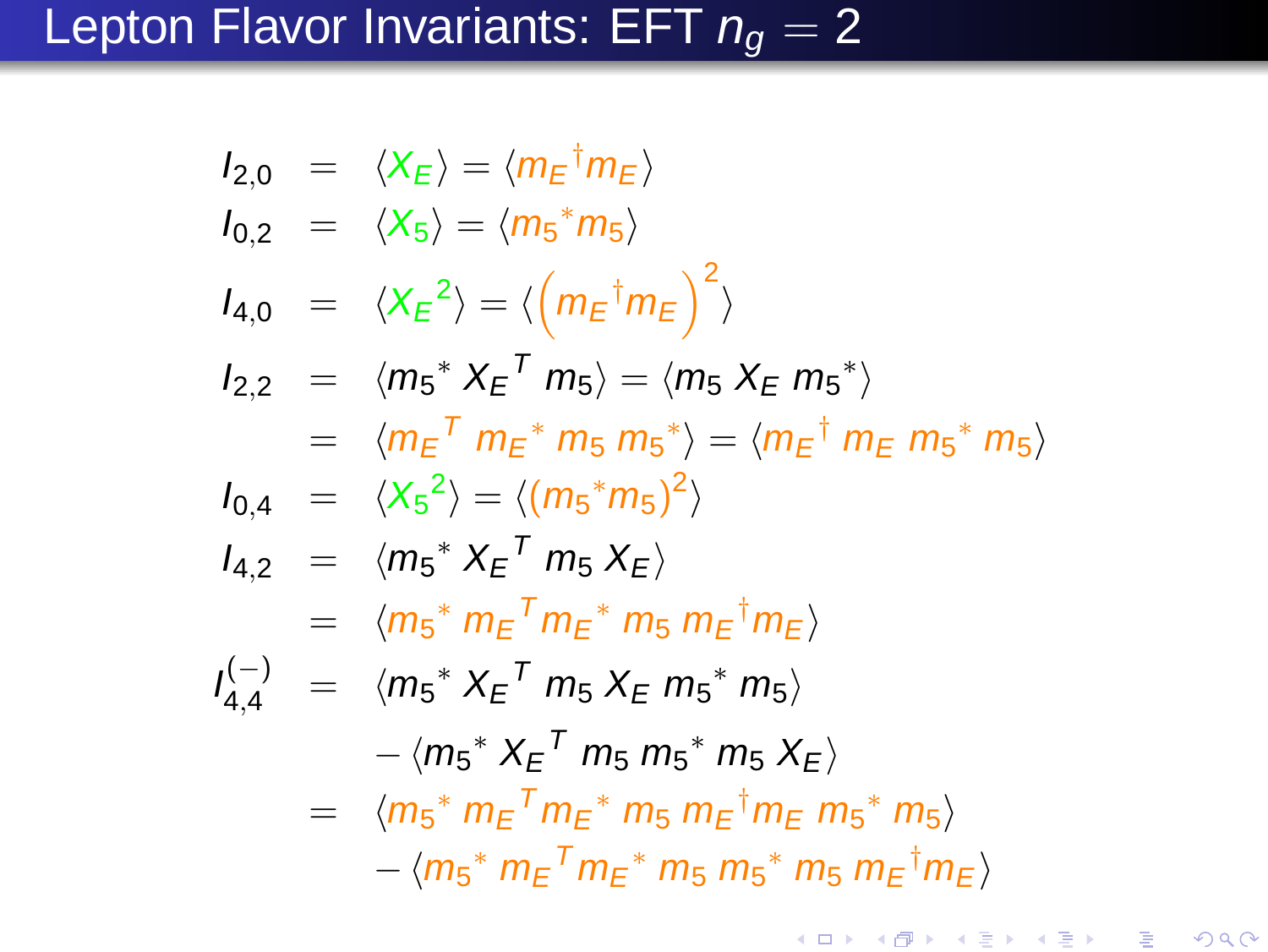# Lepton Flavor Invariants: EFT  $n_q = 2$

$$
H(q) = \frac{1+q^8}{(1-q^2)^2(1-q^4)^3(1-q^6)}
$$

Ring C[ $m_5, m_5^*, m_E, m_E^{\dagger}$  $\frac{1}{E}$ ] $\frac{G_{\textrm{Flavor}}}{E}$  of all polynomials which are invariant under

$$
G_{Flavor} = SU(2)_L \times SU(2)_{E^c} \times U(1)^2
$$

$$
\rho = \dim V - \dim G, \qquad \dim V = 14, \quad \dim G = 8
$$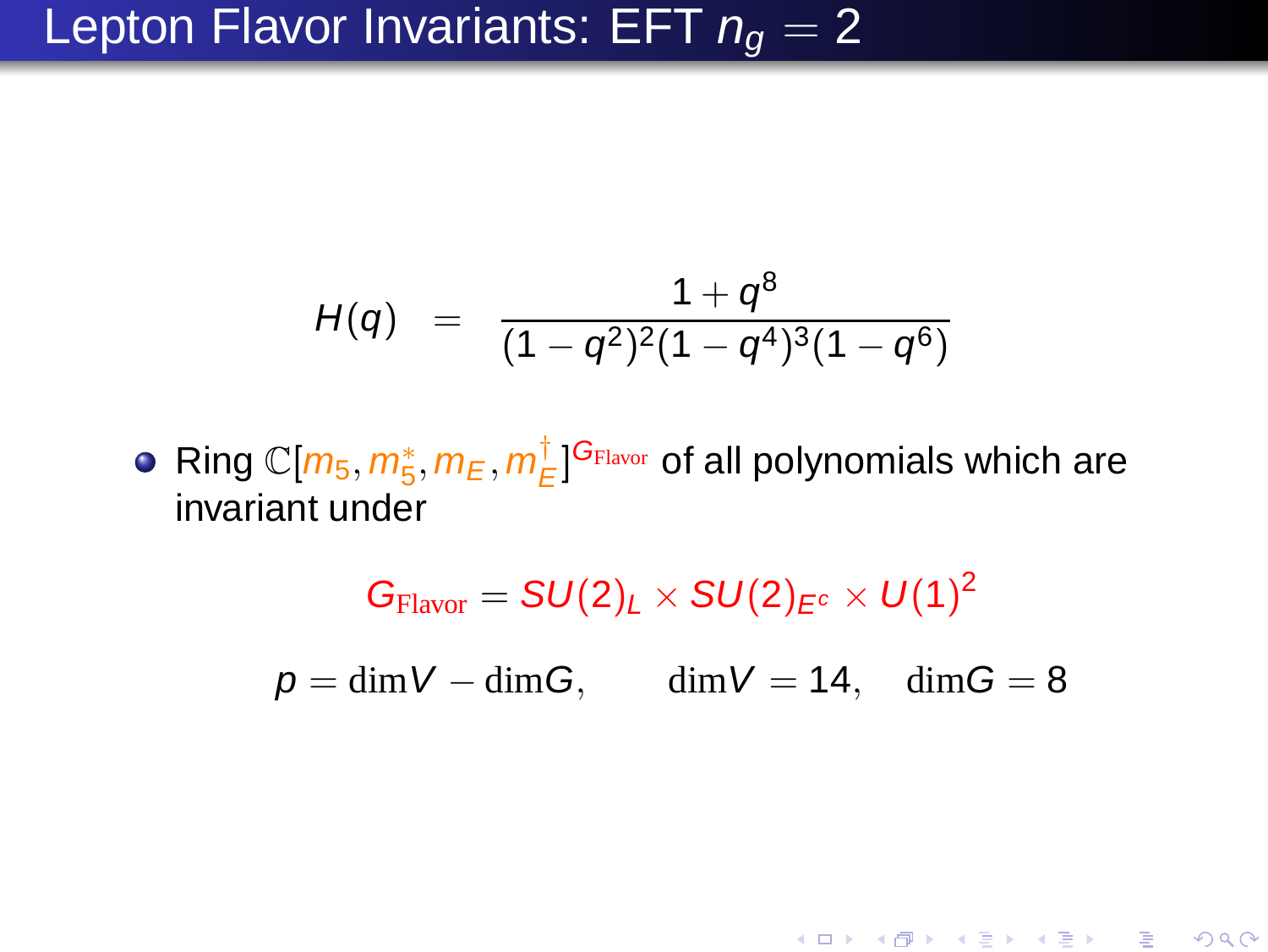# Lepton Flavor Invariants: EFT  $n_q = 2$

#### **• Knop's Theorem**

**Theorem** 

$$
\dim V \geq d_D - d_N \geq p
$$

$$
\dim V=14,\ d_D=22,\ d_N=8,\ p=6
$$

 $p = 6$  consists of 4 masses, 1 angle and 1 phase

$$
14\geq 14\geq 6
$$

メロメ メ御 メメ きょうくぼう こぼう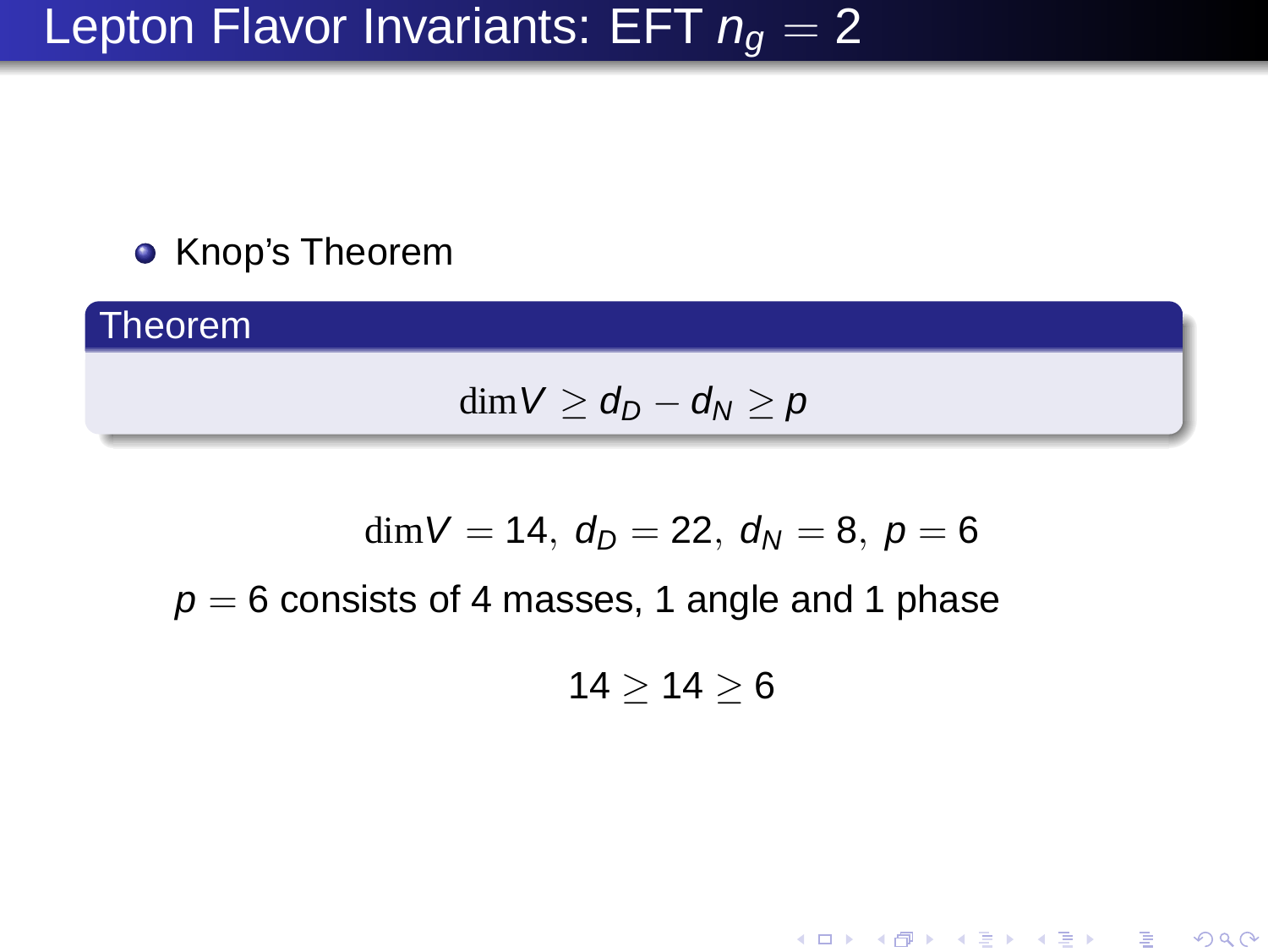$$
I_{2,0} = \langle X_E \rangle = \langle m_E^{\dagger} m_E \rangle,
$$
  
\n
$$
I_{0,2} = \langle X_5 \rangle = \langle m_5^* m_5 \rangle,
$$
  
\n
$$
I_{4,0} = \langle X_E^2 \rangle = \langle \left( m_E^{\dagger} m_E \right)^2 \rangle,
$$
  
\n
$$
I_{2,2} = \langle X_E X_5 \rangle = \langle m_E^{\dagger} m_E m_5^* m_5 \rangle,
$$
  
\n
$$
I_{0,4} = \langle X_5^2 \rangle = \langle (m_5^* m_5)^2 \rangle,
$$
  
\n
$$
I_{6,0} = \langle X_E^3 \rangle = \langle \left( m_E^{\dagger} m_E \right)^3 \rangle,
$$
  
\n
$$
I_{4,2} = \langle X_E^2 X_5 \rangle = \langle \left( m_E^{\dagger} m_E \right)^2 m_5^* m_5 \rangle,
$$
  
\n
$$
I_{4,2} = \langle m_5^* X_E^T m_5 X_E \rangle
$$
  
\n
$$
= \langle m_5^* m_E^T m_E^* m_5 m_E^{\dagger} m_E \rangle,
$$
  
\n
$$
I_{2,4} = \langle X_E X_5^2 \rangle = \langle m_E^{\dagger} m_E (m_5^* m_5)^2 \rangle,
$$
  
\n
$$
I_{0,6} = \langle X_5^3 \rangle = \langle (m_5^* m_5)^3 \rangle,
$$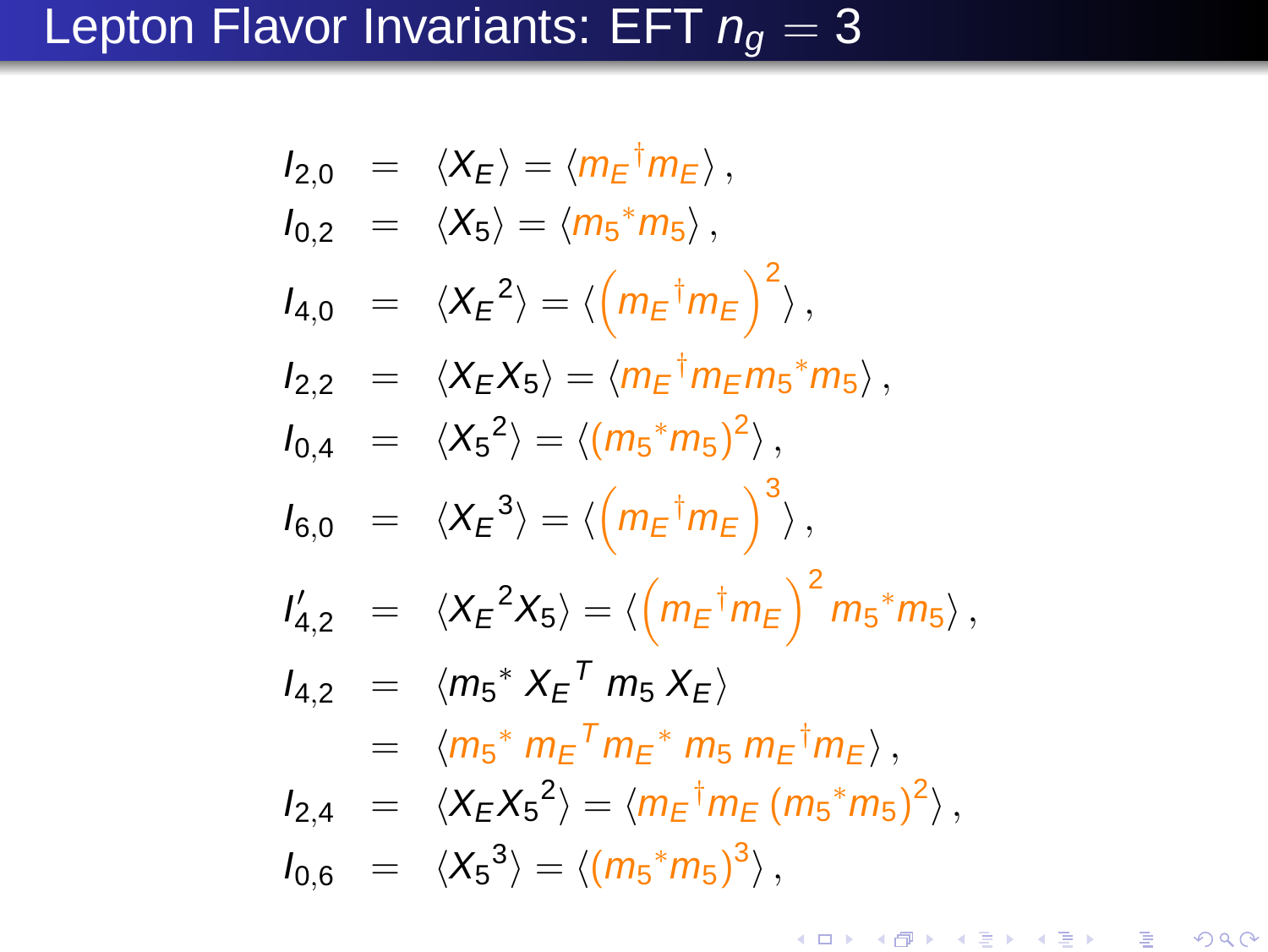$$
I_{6,2} = \langle m_{5}^{*} X_{E}^{T} m_{5} X_{E}^{2} \rangle
$$
  
\n
$$
= \langle m_{5}^{*} m_{E}^{T} m_{E}^{*} m_{5} (m_{E}^{\dagger} m_{E})^{2} \rangle,
$$
  
\n
$$
I_{4,4}^{(\pm)} = \langle m_{5}^{*} X_{E}^{T} m_{5} m_{5}^{*} m_{5} X_{E} \rangle
$$
  
\n
$$
\pm \langle m_{5}^{*} m_{5} m_{5}^{*} X_{E}^{T} m_{5} X_{E} \rangle
$$
  
\n
$$
= \langle m_{5}^{*} m_{E}^{T} m_{E}^{*} m_{5} m_{5}^{*} m_{5} m_{E}^{\dagger} m_{E} \rangle
$$
  
\n
$$
I_{8,2} = \langle m_{5}^{*} (X_{E}^{T})^{2} m_{5} X_{E}^{2} \rangle
$$
  
\n
$$
= \langle m_{5}^{*} (M_{E}^{T} m_{E}^{*})^{2} m_{5} (m_{E}^{\dagger} m_{E})^{2} \rangle,
$$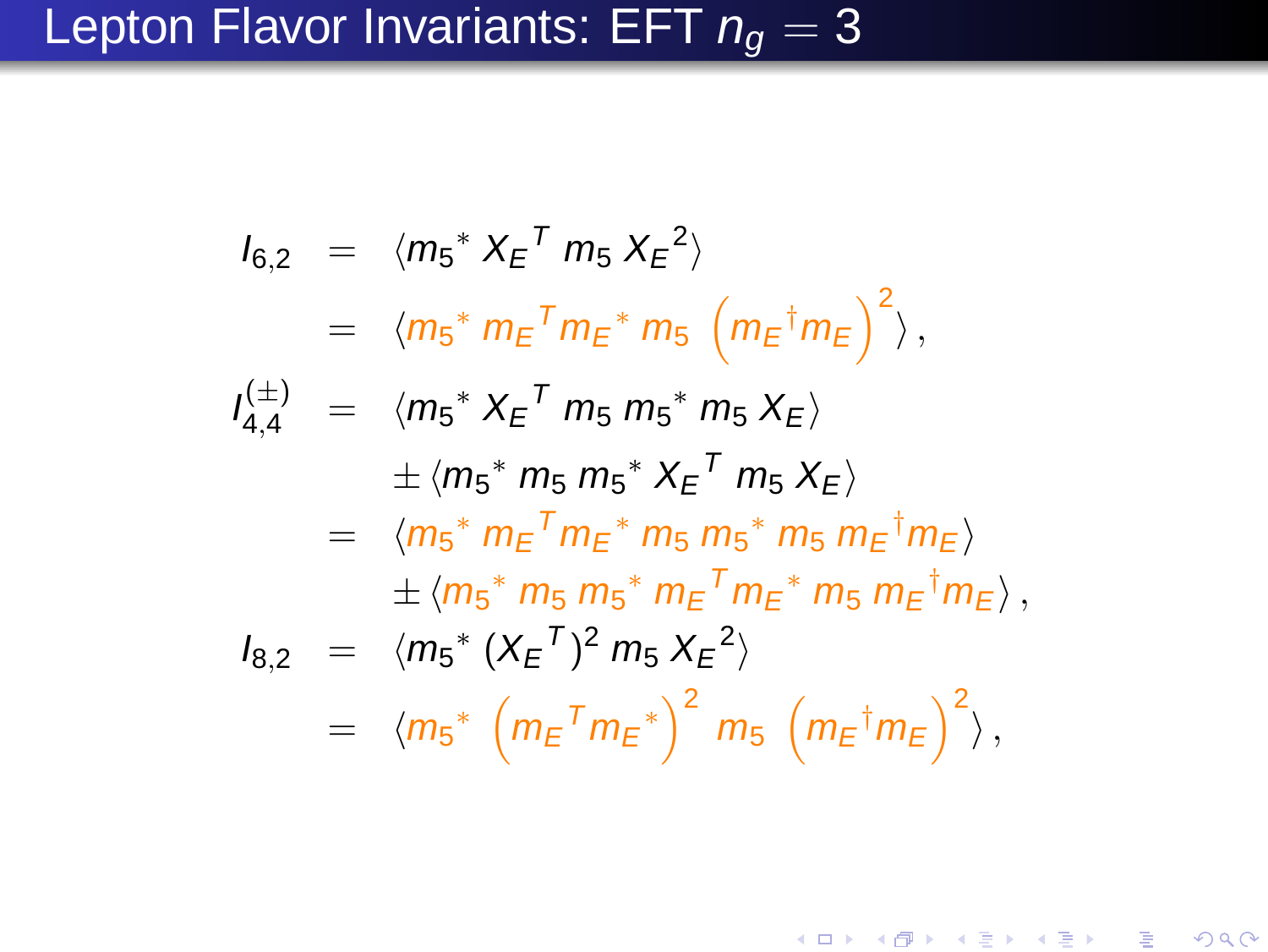$$
I_{6,4}^{(\pm)} = \langle m_{5}^{*} X_{E}^{T} m_{5} m_{5}^{*} m_{5} X_{E}^{2} \rangle
$$
  
\n
$$
\pm \langle m_{5}^{*} m_{5} m_{5}^{*} X_{E}^{T} m_{5} X_{E}^{2} \rangle
$$
  
\n
$$
= \langle m_{5}^{*} m_{E}^{T} m_{E}^{*} m_{5} m_{5}^{*} m_{5} (m_{E}^{\dagger} m_{E})^{2} \rangle
$$
  
\n
$$
\pm \langle m_{5}^{*} m_{5} m_{5}^{*} m_{E}^{T} m_{E}^{*} m_{5} (m_{E}^{\dagger} m_{E})^{2} \rangle,
$$
  
\n
$$
I_{8,4}^{(\pm)} = \langle m_{5}^{*} (X_{E}^{T})^{2} m_{5} m_{5}^{*} m_{5} X_{E}^{2} \rangle
$$
  
\n
$$
\pm \langle m_{5}^{*} m_{5} m_{5}^{*} (X_{E}^{T})^{2} m_{5} X_{E}^{2} \rangle
$$
  
\n
$$
= \langle m_{5}^{*} (m_{E}^{T} m_{E}^{*})^{2} m_{5} m_{5}^{*} m_{5} (m_{E}^{\dagger} m_{E})^{2} \rangle
$$
  
\n
$$
\pm \langle m_{5}^{*} m_{5} m_{5}^{*} (m_{E}^{T} m_{E}^{*})^{2} m_{5} (m_{E}^{\dagger} m_{E})^{2} \rangle.
$$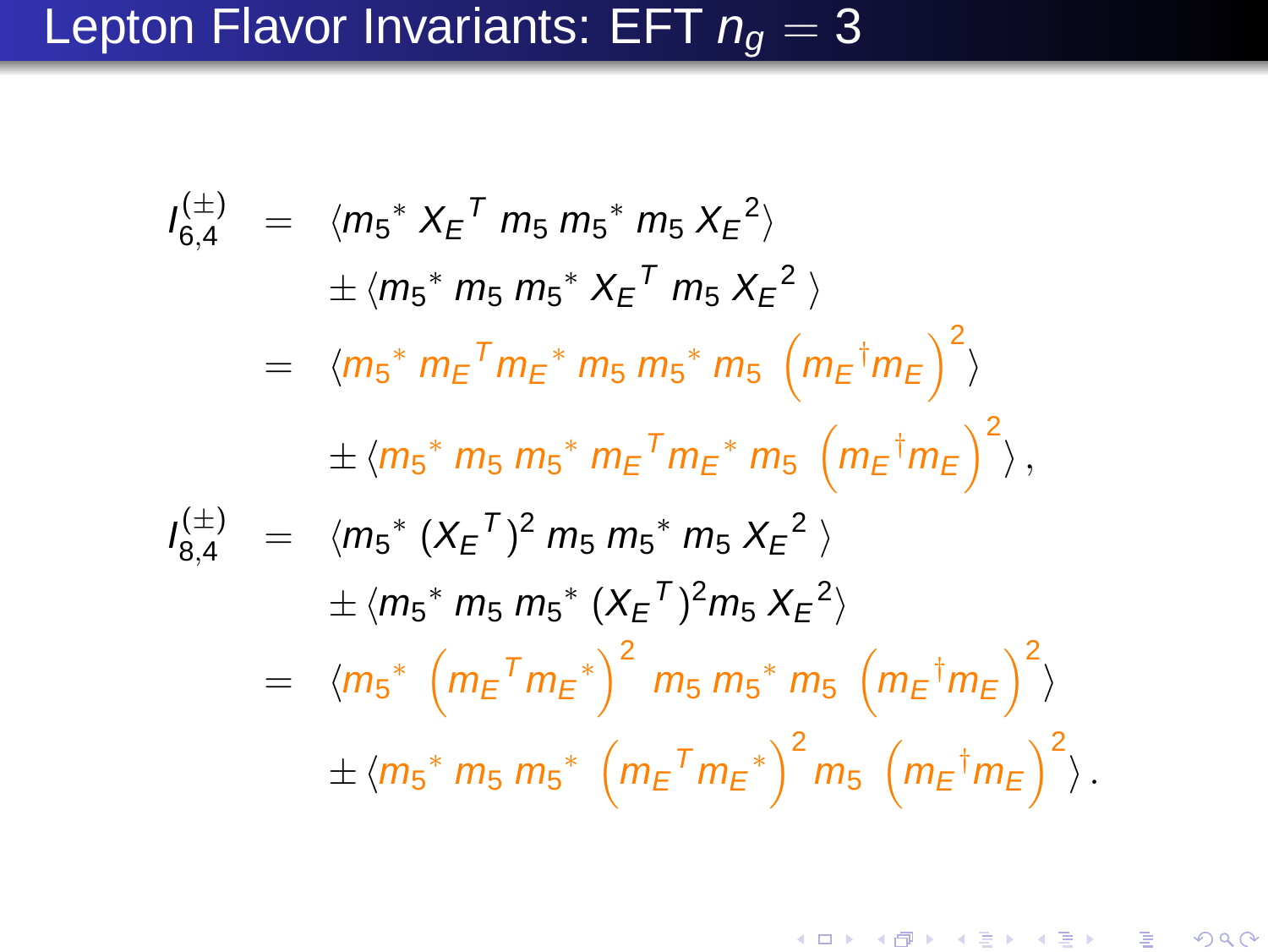## Lepton Flavor Invariants: EFT  $n_q = 3$

$$
H(q)=\frac{N(q)}{D(q)}
$$

 $N(q)$  =  $1+q^6+2q^8+4q^{10}+8q^{12}+7q^{14}+9q^{16}+10q^{18}$  $+9q^{20}+7q^{22}+8q^{24}+4q^{26}+2q^{28}+q^{30}+q^{36}$ 

$$
D(q) \;\; = \;\; \left(1-q^2\right)^2 \left(1-q^4\right)^3 \left(1-q^6\right)^4 \left(1-q^8\right)^2 \left(1-q^{10}\right)
$$

Ring C[ $m_5, m_5^*, m_E, m_E^{\dagger}$  $\frac{1}{E}$ ] $\frac{G_{\textrm{Flavor}}}{E}$  of all polynomials which are invariant under

> $G_{\text{Flavor}} = SU(3)_L \times SU(3)_{E^c} \times U(1)^2$  $p = \dim V - \dim G$ , dim  $V = 30$ , dim  $G = 18$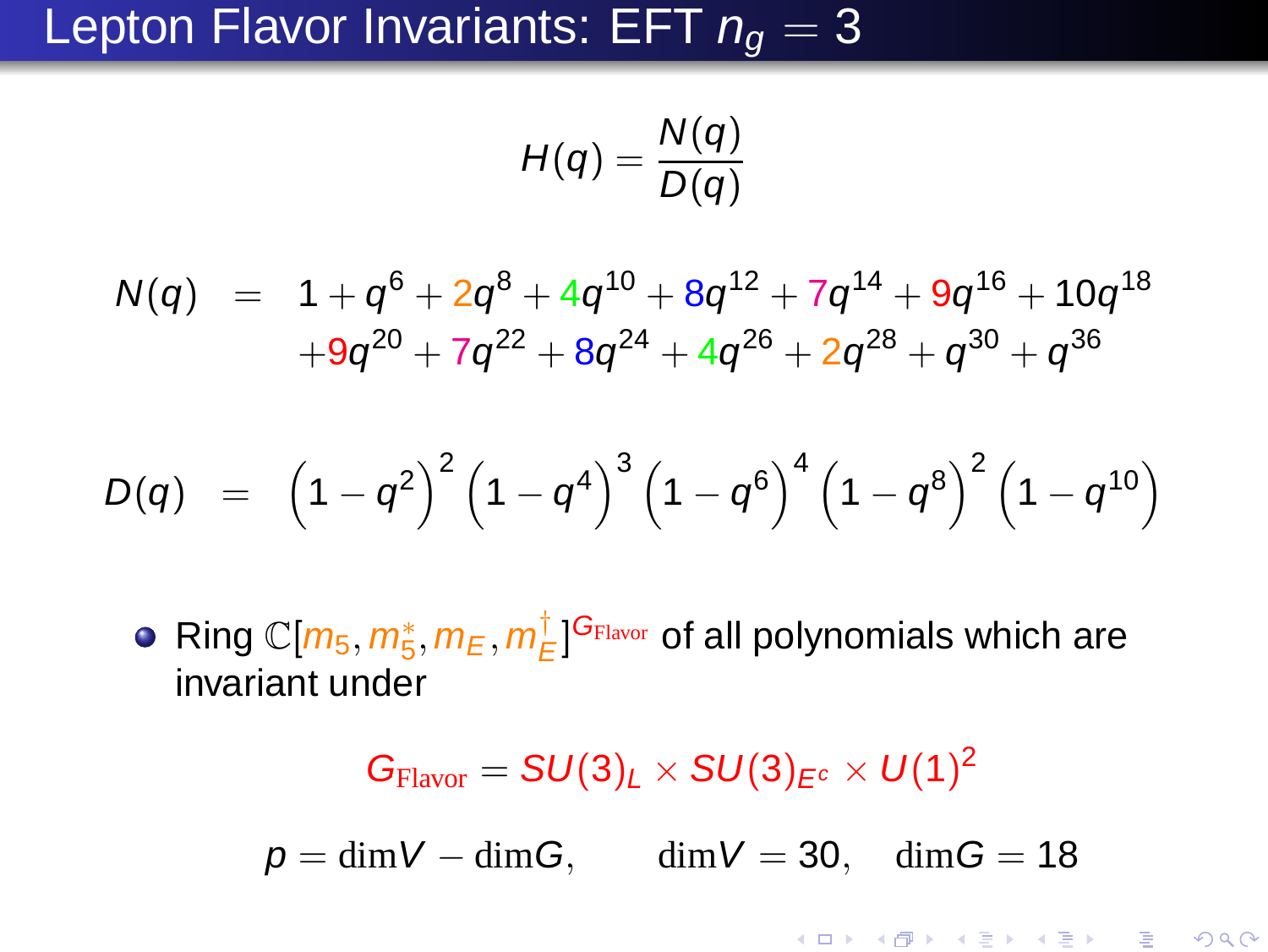# Lepton Flavor Invariants: EFT  $n_q = 3$

#### Knop's Theorem

Theorem  $\dim V \geq d_D - d_N \geq p$ 

$$
\dim V=30,\ d_D=66,\ d_N=36,\ p=12
$$

 $p = 12$  consists of 6 masses, 3 angles and 3 phases

 $30 \ge 30 \ge 12$ 

メロト メ御 トメ きょうメ きょうこき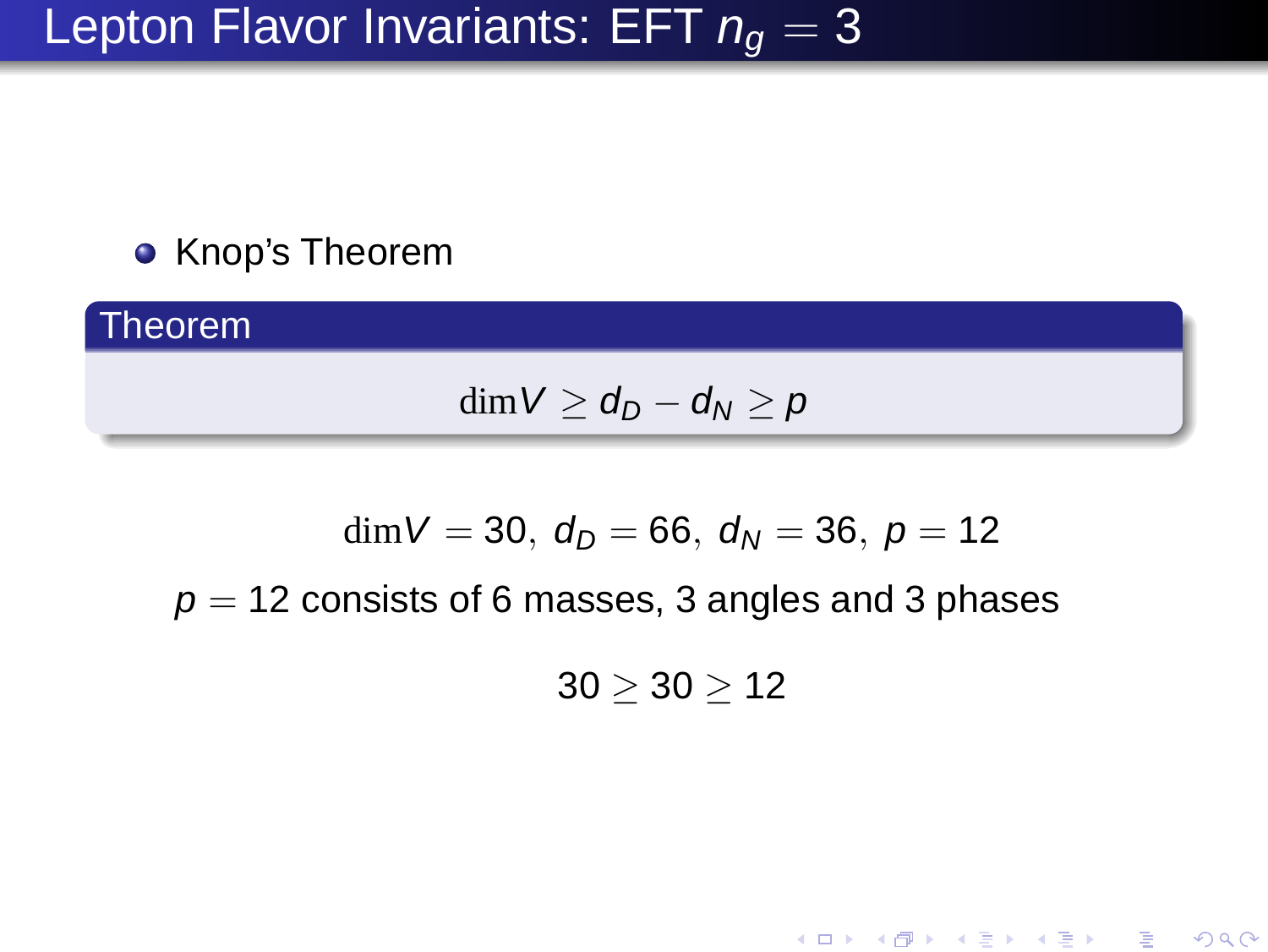#### Lepton Flavor Invariants: Seesaw Theory

$$
X_E = m_E^{\dagger} m_E, \qquad X_E \rightarrow U_L^{\dagger} X_E U_L
$$

 $m_\nu$   $\;\rightarrow\;\;{\cal U}_{{\sf N}^c}{}^{\mathcal T}$   $m_\nu\,{\cal U}_{{\sf L}}$  $M$   $\;\rightarrow\;\;{\cal U}_{{\sf N}^c}{}^{\mathcal T}$   ${\sf M}\;{\cal U}_{{\sf N}^c}$ 

 $X_v = m^{\dagger} m_v$  $Z_{\nu}{}^{T} = m_{\nu}^{*} m_{\nu}{}^{T}$ 

 $\psi^{\dagger}_{\nu} m_{\nu}, \qquad X_{\nu} \to \mathcal{U}^{\dagger}_{L}$  $L^{\dagger}$   $X_{\nu}$   $\mathcal{U}_{L}$  $Z_{\nu} = m_{\nu} m_{\nu}^{\dagger}, \qquad \qquad Z_{\nu} \rightarrow \mathcal{U}_{\mathsf{N}^{\mathsf{c}}}{}^{\mathsf{T}} \, Z_{\nu} \, \mathcal{U}_{\mathsf{N}^{\mathsf{c}}}{}^*$  $Z_{\nu}^{\ \ T} \rightarrow \mathcal{U}_{\mathsf{N}^{\mathsf{c}}}^{\dagger} \mathcal{Z}_{\nu}^{\ \ T} \mathcal{U}_{\mathsf{N}^{\mathsf{c}}}$ 

 $X_N = M^*M$ .  $Z_N = MM^*$ .  $Z_v = m_v X_E m_v^{\dagger}$ 

 $\stackrel{\dagger}{\mathsf{N}^{\mathsf{c}}} \raisebox{2pt}{\rm{$\mathsf{X}}}_{\mathsf{N}} \ \mathcal{U}_{{\mathsf{N}^{\mathsf{c}}}}$  $Z_N \rightarrow \mathcal{U}_N e^T Z_N \mathcal{U}_{N} e^*$  $^{\dagger} \qquad \qquad Z_{X} \rightarrow \mathcal{U}_{\mathsf{N}^c}{}^{\mathsf{T}} Z_{X} \, \mathcal{U}_{\mathsf{N}^c}{}^*$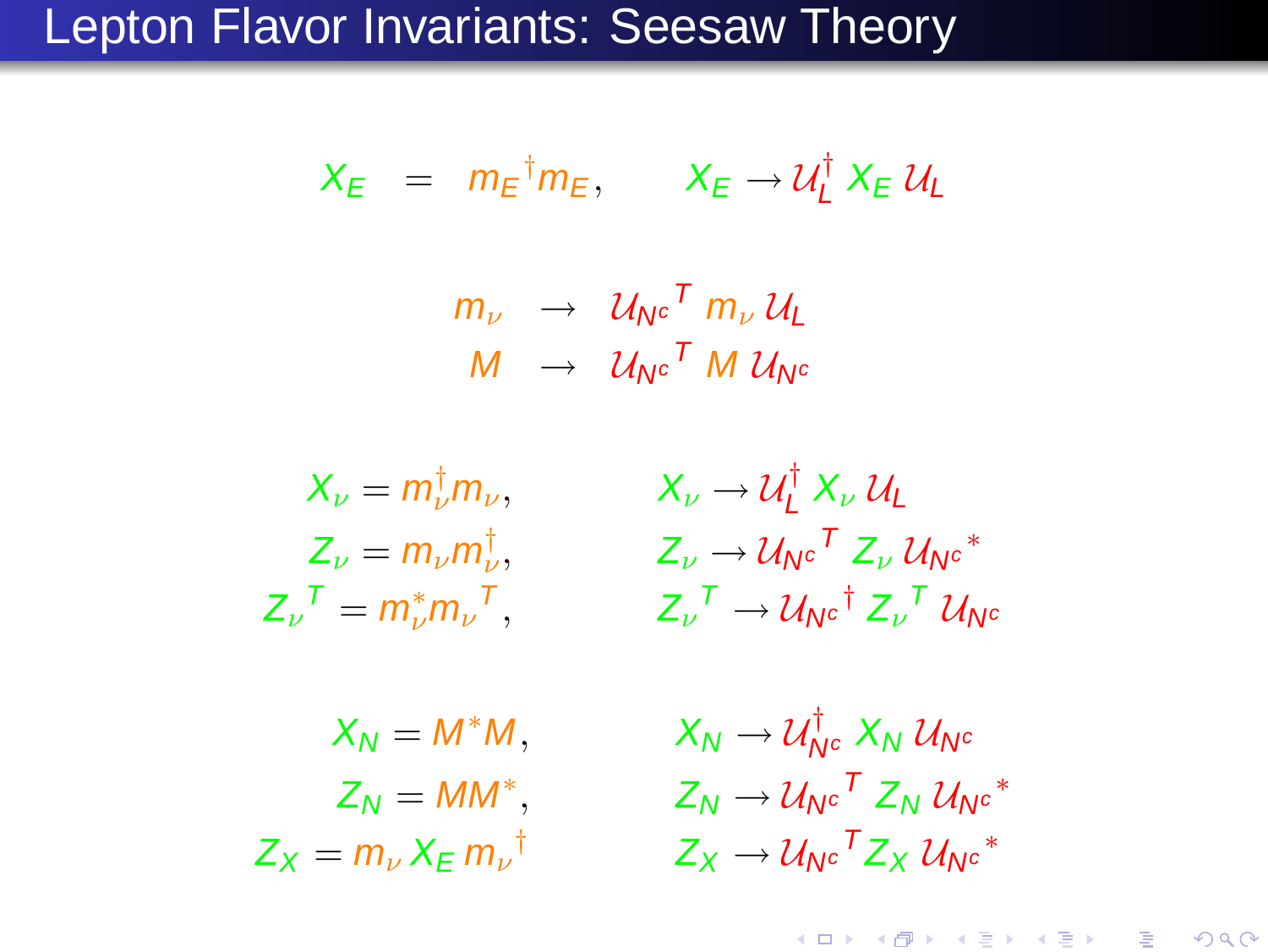# Lepton Flavor Invariants: Seesaw Theory  $n_g = 2$

$$
b_{2,0,0} = \langle X_E \rangle = \langle m_E^{-1} m_E \rangle, \nb_{0,2,2} = \langle X_n \rangle = \langle m'_1 m'_2 \rangle, \nb_{0,0,2} = \langle X_H \rangle = \langle m'_1 m_E m_E^{-1} m_E \rangle, \nb_{0,0,2} = \langle X_E^2 \rangle = \langle m_E^{-1} m_E m_E^{-1} m_E \rangle, \nb_{2,2,0} = \langle X_\nu X_E \rangle = \langle m_\nu m_\nu m_\nu^{-1} m_\nu \rangle, \nb_{0,2,2} = \langle Z_\nu Z_H \rangle = \langle m_\nu m_\nu M^\nu M \rangle, \nb_{0,2,2} = \langle Z_\nu Z_H \rangle = \langle m'_1 m_\nu m^2 M^\nu \rangle, \nb_{0,2,2} = \langle Z_\nu Z_H \rangle = \langle m'_1 m'_2 m'_1 M M^\nu \rangle, \nb_{0,2,2} = \langle Z_\nu Z_H \rangle = \langle m'_1 m'_2 m'_1 m'_1 M M^\nu \rangle, \nb_{0,2,2} = \langle M^* Z, M Z_\nu \rangle = \langle M^* m_\nu m_\nu^{-1} m_W^{-1} M^\nu \rangle, \nb_{0,2,2} = \langle M^* Z, M Z_\nu \rangle = \langle M^* m_\nu m_\nu^{-1} m_\nu^{-1} m_\nu^{-1} \rangle, \nb_{0,2,2} = \langle M^* Z, M \rangle = \langle M^* Z, Z \rangle M \rangle, \nb_{0,2,2} = \langle M^* Z, M \rangle = \langle M^* Z, Z_\nu M \rangle, \n\phi_{0,2,4} = \langle M^* Z, M Z_\nu \rangle M^\nu - \langle M^* Z, Z_\nu M Z_\nu \rangle, \n\phi_{0,2,4} = \langle Z_1 Z_\nu Z, M Z_\nu \rangle M^\nu M m_\nu m_\nu^{-1} M^\nu \rangle, \n\phi_{0,2,4} = \langle M^* m_\nu m_\nu^{-1} m_W \rangle M m_\nu^{-1} m_W \rangle M^\nu, \n\phi_{0,2,4} = \langle M^* Z, M Z_\nu \rangle M^\nu M m_\nu m_W \rangle M^\nu, \n\phi_{0,2,4} = \langle M^* Z, M Z_\nu \rangle M^\nu M m_\nu m_W \rangle M^\nu, \n\phi_{0,2,4} = \langle
$$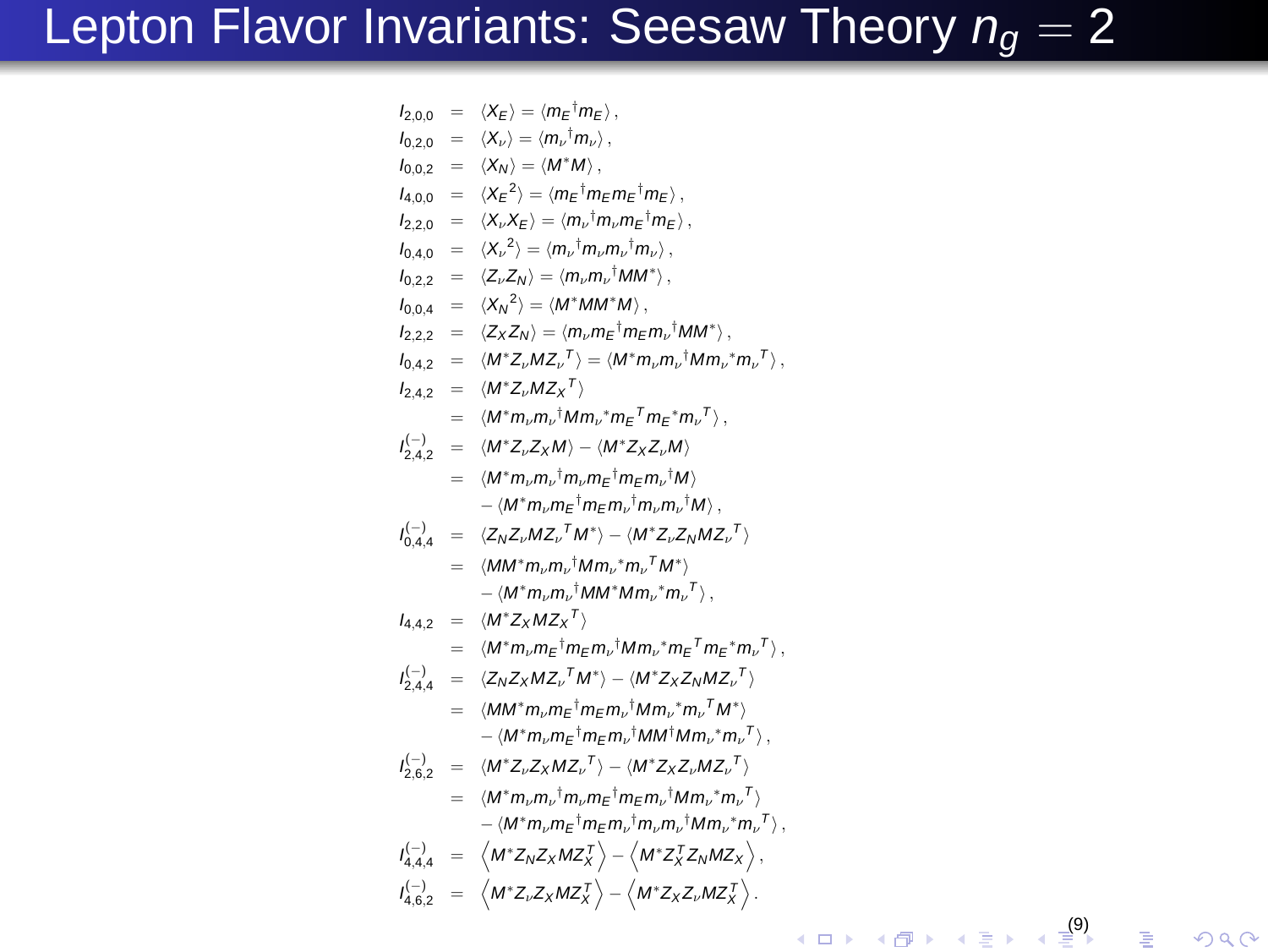## Lepton Flavor Invariants: Seesaw Theory  $n_q = 2$

$$
H(q) = \frac{1+q^6+3q^8+2q^{10}+3q^{12}+q^{14}+q^{20}}{(1-q^2)^3(1-q^4)^5(1-q^6)(1-q^{10})}
$$

 $\mathsf{Ring}\ \mathbb{C}[m_\nu,m^\dagger_\nu,m_\text{E},m^\dagger_\text{E}]$  $(\frac{\dagger}{E}, M, M^*]^{\mathbf{G}_{\text{Flavor}}}$  of all polynomials which are invariant under

 $G_{\rm{Flavor}} = SU(2)_L \times SU(2)_{E^c} \times U(2)_{N^c} \times U(1)^2$ 

 $p = \dim V - \dim G$ ,  $\dim V = 22$ ,  $\dim G = 12$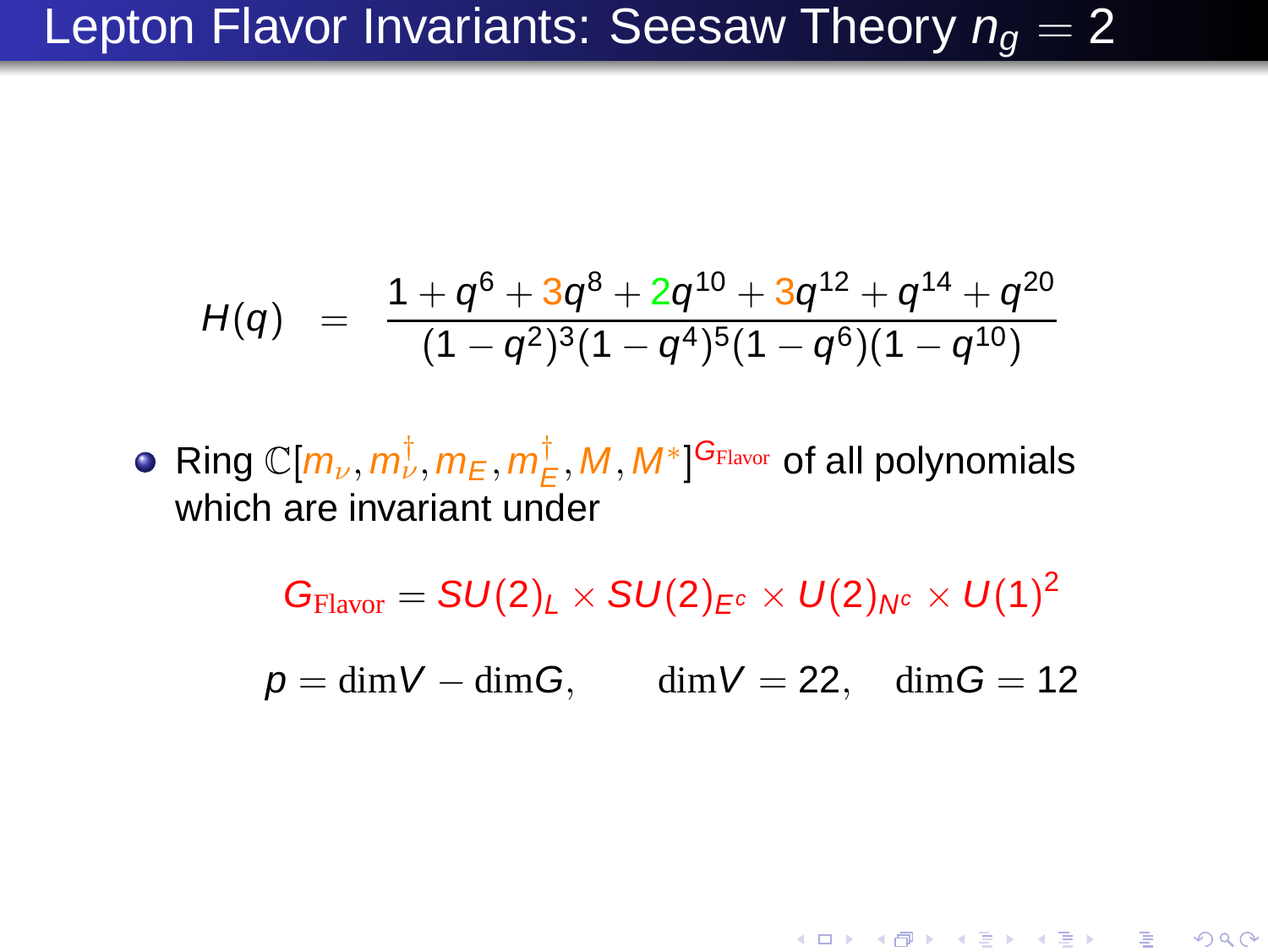# Lepton Flavor Invariants: Seesaw Theory  $n_q = 2$

#### **• Knop's Theorem**

Theorem

$$
\dim V \geq d_D - d_N \geq p
$$

$$
\dim V=22,\ d_D=42,\ d_N=20,\ p=10
$$

 $p = 10$  consists of 6 masses, 2 angles and 2 phases

 $22 \ge 22 \ge 10$ 

メロト メ御 ドメ きょうくぼう こぼう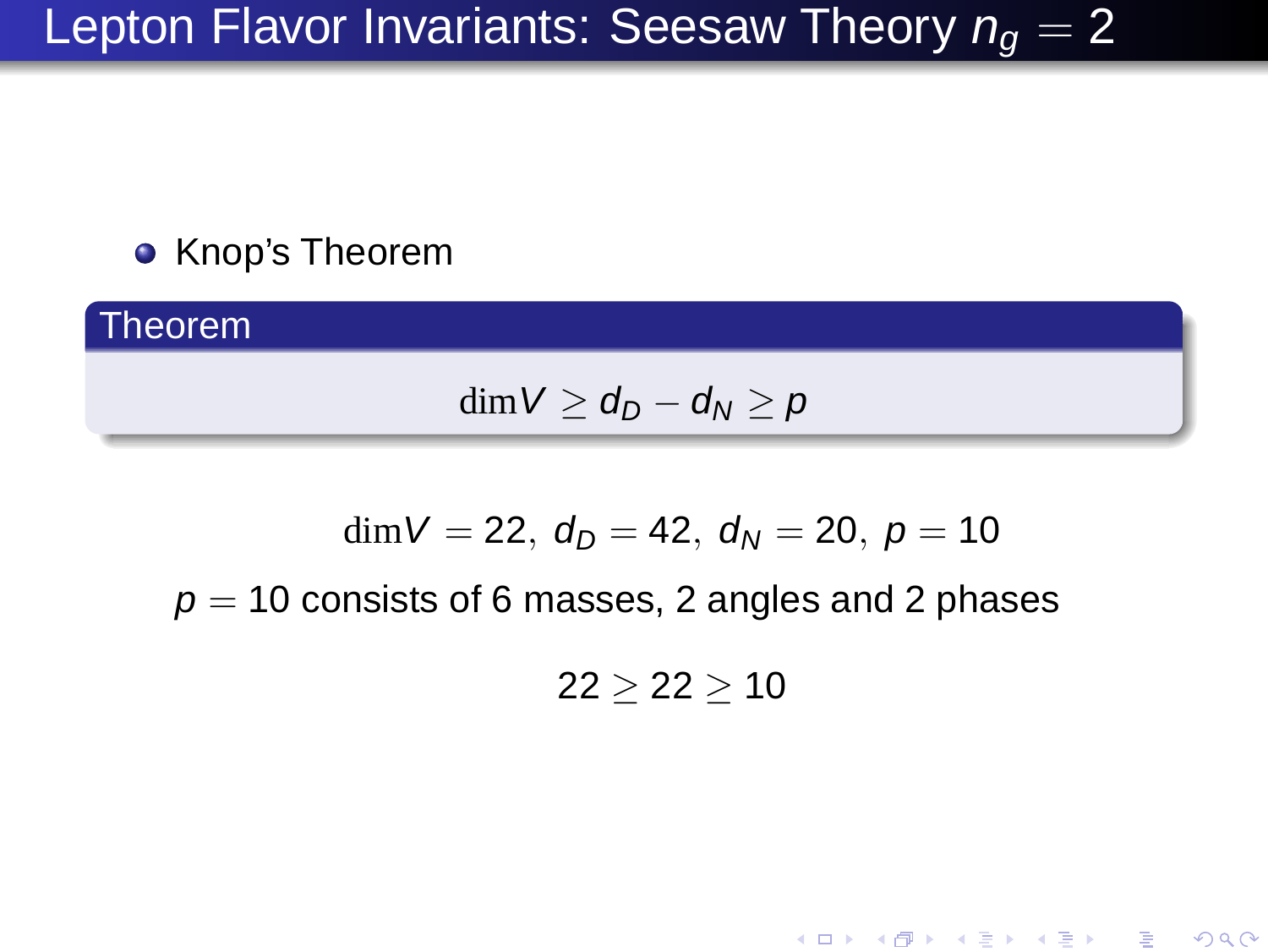## Lepton Flavor Invariants: Seesaw Theory  $n_{q} = 3$

$$
H(q) = \frac{N(q)}{D(q)},
$$
  
\n
$$
N(q) = 1 + q^4 + 5q^6 + 9q^8 + \dots + 9q^{106} + 5q^{108} + q^{110} + q^{114},
$$
  
\n
$$
D(q) = (1 - q^2)^3(1 - q^4)^4(1 - q^6)^4(1 - q^8)^2(1 - q^{10})^2(1 - q^{12})^3
$$
  
\n
$$
\times (1 - q^{14})^2(1 - q^{16})
$$

 $\mathsf{Ring}\ \mathbb{C}[m_\nu,m^\dagger_\nu,m_\text{E},m^\dagger_\text{E}]$  $(\frac{\dagger}{E}, M, M^*]^{\mathbf{G}_{\text{Flavor}}}$  of all polynomials which are invariant under

 $G_{\text{Flavor}} = SU(3)_L \times SU(3)_{E^c} \times U(3)_{N^c} \times U(1)^2$ 

 $p = \dim V - \dim G$ , dim  $V = 48$ , dim  $G = 27$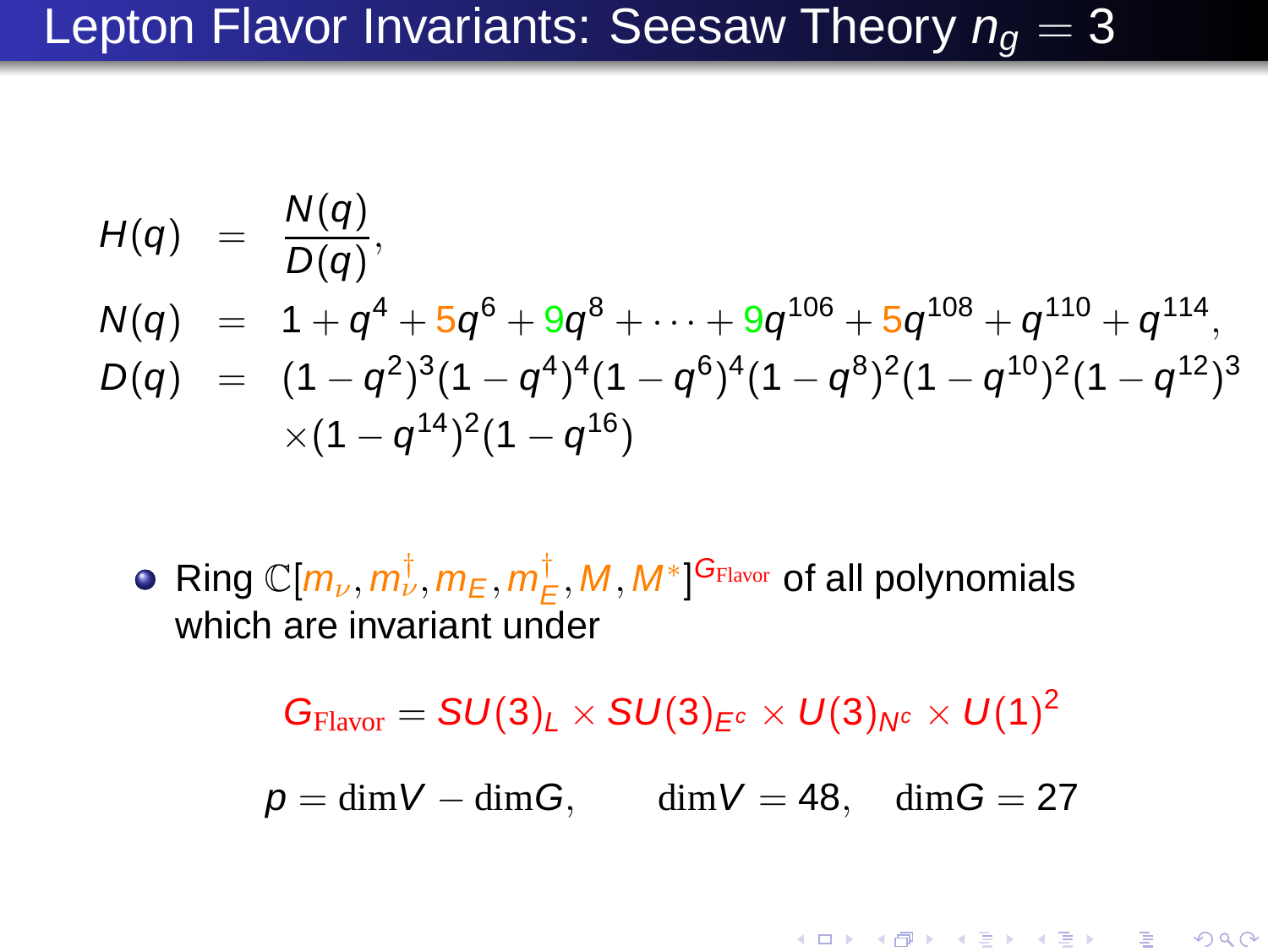# Lepton Flavor Invariants: Seesaw Theory  $n_g = 3$

#### **• Knop's Theorem**

**Theorem** 

$$
\dim V \geq d_D - d_N \geq p
$$

$$
dim V = 48
$$
,  $d_D = 162$ ,  $d_N = 114$ ,  $p = 21$   
 $p = 21$ : 9 masses, 6 angles and 6 phases

 $48 \ge 48 \ge 21$ 

メロト メ御 ドメ きょうくぼう こぼう